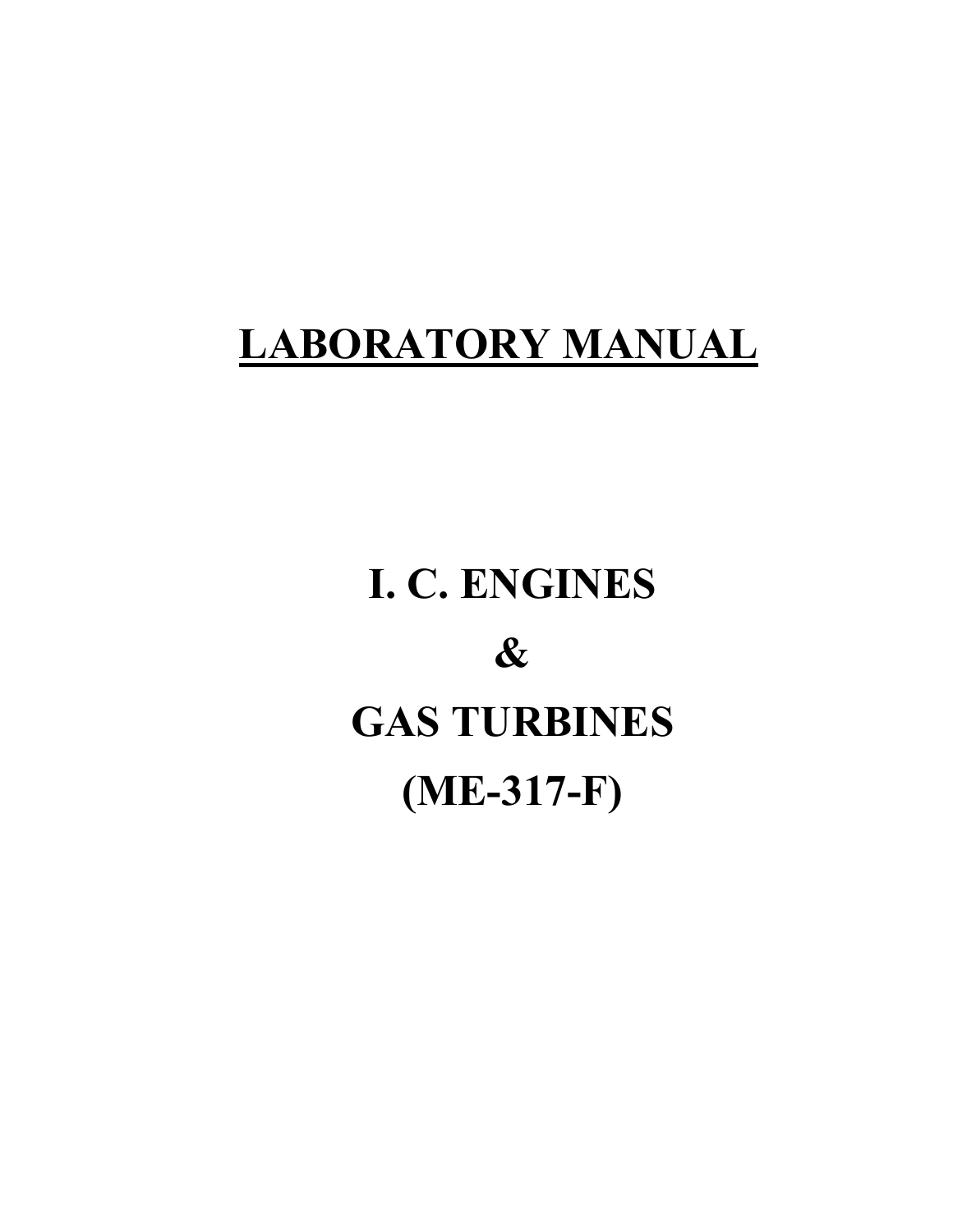## **LIST OF EXPERIMENTS**

| S.No.            | <b>Name of the Experiment</b>                                                                                                                                                                                                                         |      | Page           |
|------------------|-------------------------------------------------------------------------------------------------------------------------------------------------------------------------------------------------------------------------------------------------------|------|----------------|
|                  |                                                                                                                                                                                                                                                       | From | To             |
| 1.               | To study the constructional details $\&$ working principles of two-stroke<br>petrol/four-stroke petrol Engine.                                                                                                                                        | 1    | $\overline{4}$ |
| 2.               | To study the constructional details $&$ working principles of two-stroke<br>Diesel / four-stroke Diesel Engine.                                                                                                                                       | 5    | 8              |
| 3.               | Analysis of exhausts gases from single-cylinder/ multi-cylinder/ petrol<br>engine by Orsat apparatus.                                                                                                                                                 | 9    | 12             |
| $\overline{4}$ . | To prepare heat balance sheet on multi-cylinder diesel engine / petrol<br>engine.                                                                                                                                                                     | 13   | 18             |
| 5.               | To find the indicated horse power (IHP) on multi-cylinder diesel<br>engine / petrol engine by Morse test.                                                                                                                                             | 19   | 22             |
| 6.               | To prepare variable speed performance test of a multi-cylinder<br>/single-cylinder petrol engine / diesel engine and prepare the curve (i)<br>Speed (ii) Volumetric efficiency & indicated<br>bhp, ihp, fhp Vs<br>specific fuel consumption Vs Speed. | 23   | 28             |
| 7.               | To find fhp of multi cylinder diesel engine / petrol engine by Willian's<br>Line Method & Motoring Method.                                                                                                                                            | 29   | 32             |
| 8.               | To perform constant speed performance test on a single-cylinder/<br>multi-cylinder diesel engine & draw curves of (i) bhp Vs fuel rate, air<br>rate and $A/F$ and (ii) bhp Vs mep, mechanical efficiency $&$ s.f.c.                                   | 33   | 37             |
| 9.               | To study and determine the effect of A/F ratio on the performance of<br>the two stroke, single $-$ cylinder petrol engine.                                                                                                                            | 38   | 42             |
| 10.              | To study and draw the valve timing diagram four stroke, single –<br>cylinder diesel engine.                                                                                                                                                           | 43   | 46             |
| 11.              | To draw the scavenging characteristic curves of single cylinder<br>petrol engine.                                                                                                                                                                     |      |                |
| 12.              | To find intensity of smoke from a single cylinder / multi-cylinder<br>diesel engine.                                                                                                                                                                  |      |                |
| 13.              | To measure CO & Hydrocarbons in the exhaust of 2- stroke / 4-<br>stroke petrol engine.                                                                                                                                                                |      |                |

#### **Note:-**

- **1) At least ten experiments are to be performed in the semester**.
- **2) At least seven experiments should be performed from the above list**. **Remaining three experiments may either be performed from the above list or designed & set by the concerned institution as per the scope of the syllabus.**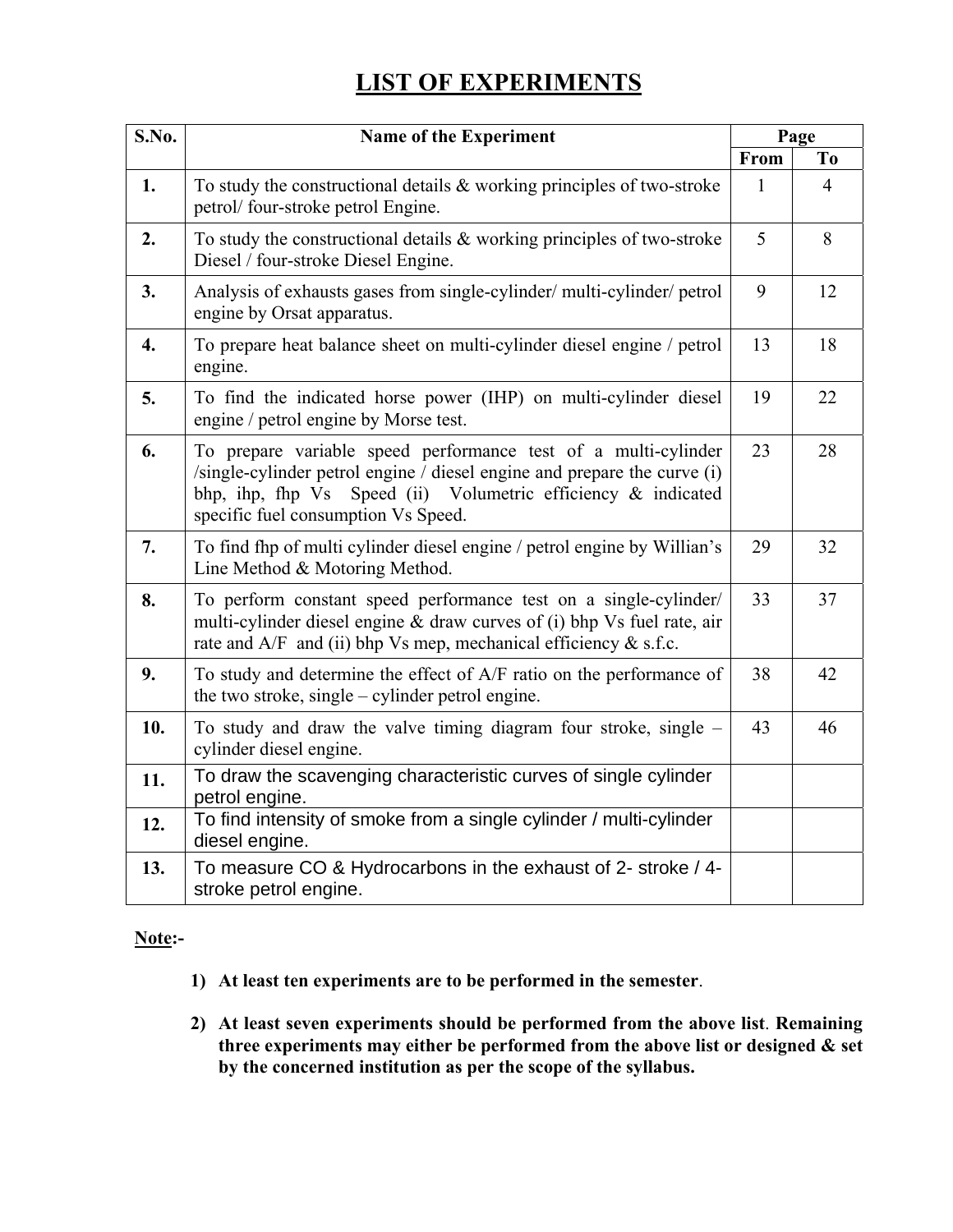### **Aim**: -**To Study the construction details & working principal of 2-Stroke / 4- Stroke Petrol Engine.**

### **Apparatus**: - **Models of 2-Stroke / 4-Stroke Engines.**

#### **Theory:** - **The working Principle of Engines.**

## • **Four Stroke (S.I) Engine.**

In a four stroke engine, the cycles of operations is completed in 4 strokes of piston or 2 revolution of crank shaft. Each stroke consists of 180° & hence the fuel cycle consists of 720° of crank rotation. The 4-Strokes are: -

- **Suction or Intake Stroke**: In starts at, when the piston is at top dead centre & about to move downwards. The inlet valve is open at that time and exhaust valve is closed due to suction created by the motion of the piston towards the bottom dead centre, the charge containing air fuel mixture is drawn into the cylinder. When the piston reaches BDC the suction stroke ends and inlet valve is closed.
- **Compression Stroke**: The charge taken into the cylinder during suction stroke is compressed by return stroke of piston. During this stroke both the valves are closed. The mixture which fills the entire cylinder volume is now compressed into the clearance volume. At the end, the mixture is ignited with the help of electrode of spark plug. During the burning process the chemical energy of fuel is converted to heat energy. The pressure is increased in the end due to heat release.
- **Expansion Stroke**: The burnt gases escape out and the exhaust valve opens but inlet valve remaining closed the piston moves from BDC to TDC and sweeps the burnt gases out at almost atmospheric pressure. The exhaust valve gets closed at the end of this stroke. Thus, for one complete cycle of engine, there is only one power stroke while crank shaft makes 2 revolutions.
- **Exhaust Stroke**: During the upward motion of the piston, the exhaust valve is open and inlet valve is closed. The piston moves up in cylinder pushing out the burnt gases through the exhaust valve. As the piston reaches the TDC, again the inlet valve opens and fresh charge is taken in during next downward movement of the piston and the cycle is repeated.

## **2-Stroke (S.I) Engines.**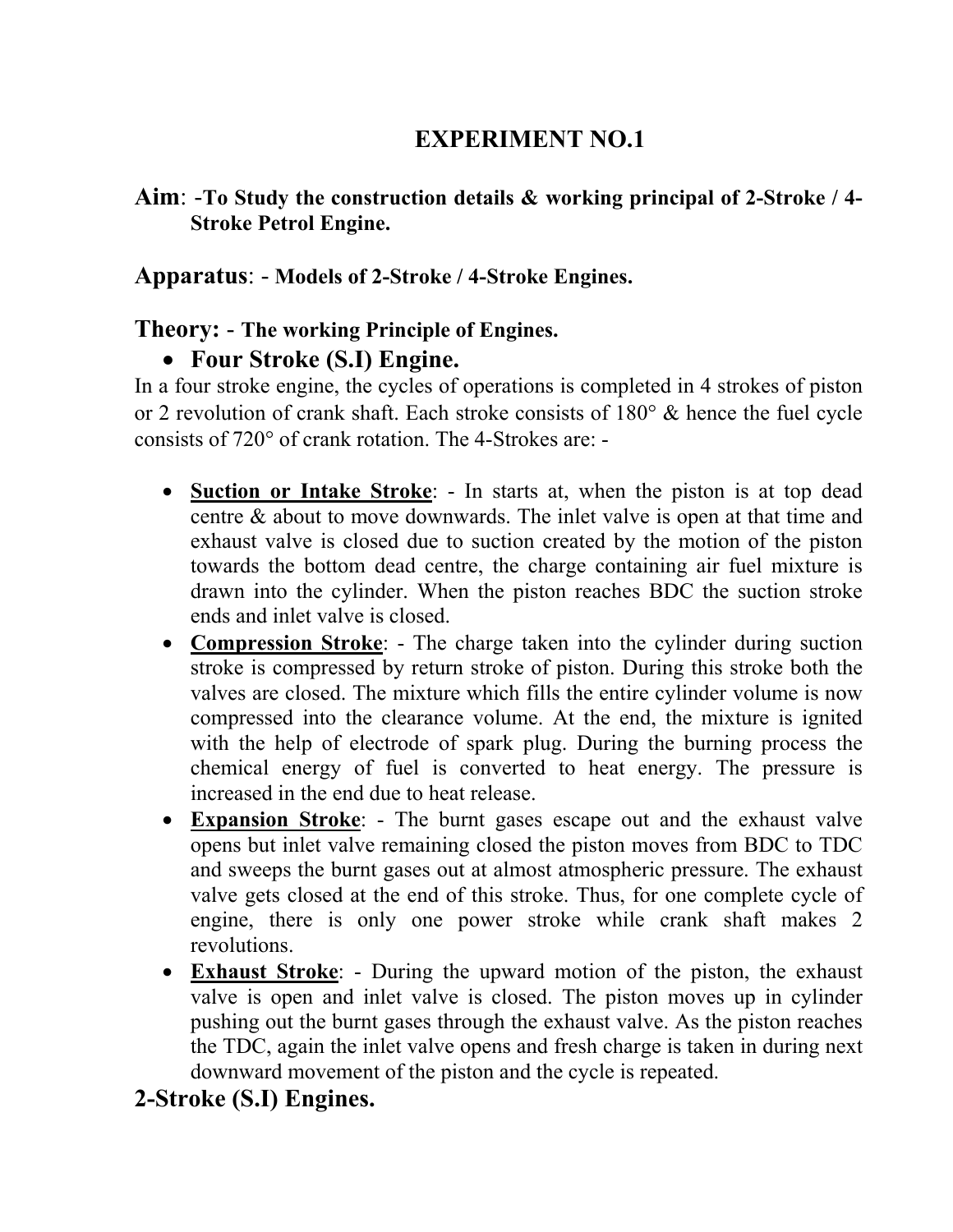In a 2-Stroke engine, the filling process is accompanied by the change compressed in a crank case or by a blower. The induction of compressed charge moves out the product of combustion through exhaust ports. Therefore, no piston stroke is required. For these 2-strokes one for compression of fresh charge and second for power stroke.

 The charge conducted into the crank case through the spring loaded valve when the pressure in the crank case is reduced due to upward motion of piston during the compression stroke. After the compression  $\&$  ignition expansion takes place in usual way.

During the expansion stroke the charge in crankcase is compressed. Near the end of the expansion stroke, the piston uncovers the exhaust ports and the cylinder pressure drops to atmosphere pressure as combustion produced leave the cylinder.

## **Construction Details**

- **Cylinder**: It is a cylindrical vessel or space in which the piston makes a reciprocating produces.
- **Piston**: It is a cylindrical component fitted into the cylinder forming the moving boundary of combustion system. It fits in cylinder perfectly.
- **Combustion Chamber**: It is the space enclosed in the upper part of cylinder, by the cylinder head & the piston top during combustion process.
- **Inlet Manifold**: The pipe which connects the intake system to the inlet valve of engine.
- **Exhaust Manifold**: The pipe which connects the exhaust system to the exhaust valve of engine.
- **Inlet / Exhaust Valves**: They are provided on the cylinder head to head to regulate the charge coming into or going out of the chamber.
- **Spark Plug**: It is used to initiate the combustion process in S.I engines.
- **Connected Rod**: It connects piston & the crank shaft.
- **Crank shaft**: It converts the reciprocating motion of the piston into useful rotary motion of output shaft.
- **Gudgeon pins**: It forms a link between connection rod and the piston.
- **Cam shaft**: It controls the opening & closing of the valves.
- **Cam**: They open the valves at the correct tunes.
- **Carburetor**: Used in S.I engine for atomizing & vaporizing and mixture it with air in varying proportion.

- 1. Describe the working principle of 2-Stroke petrol Engine?
- 2. Describe the working principle of 4-Stroke petrol Engine?
- 3. What is Suction Stroke?
- 4. What is compression Stroke?
- 5. Describe Expansion / Power Stroke?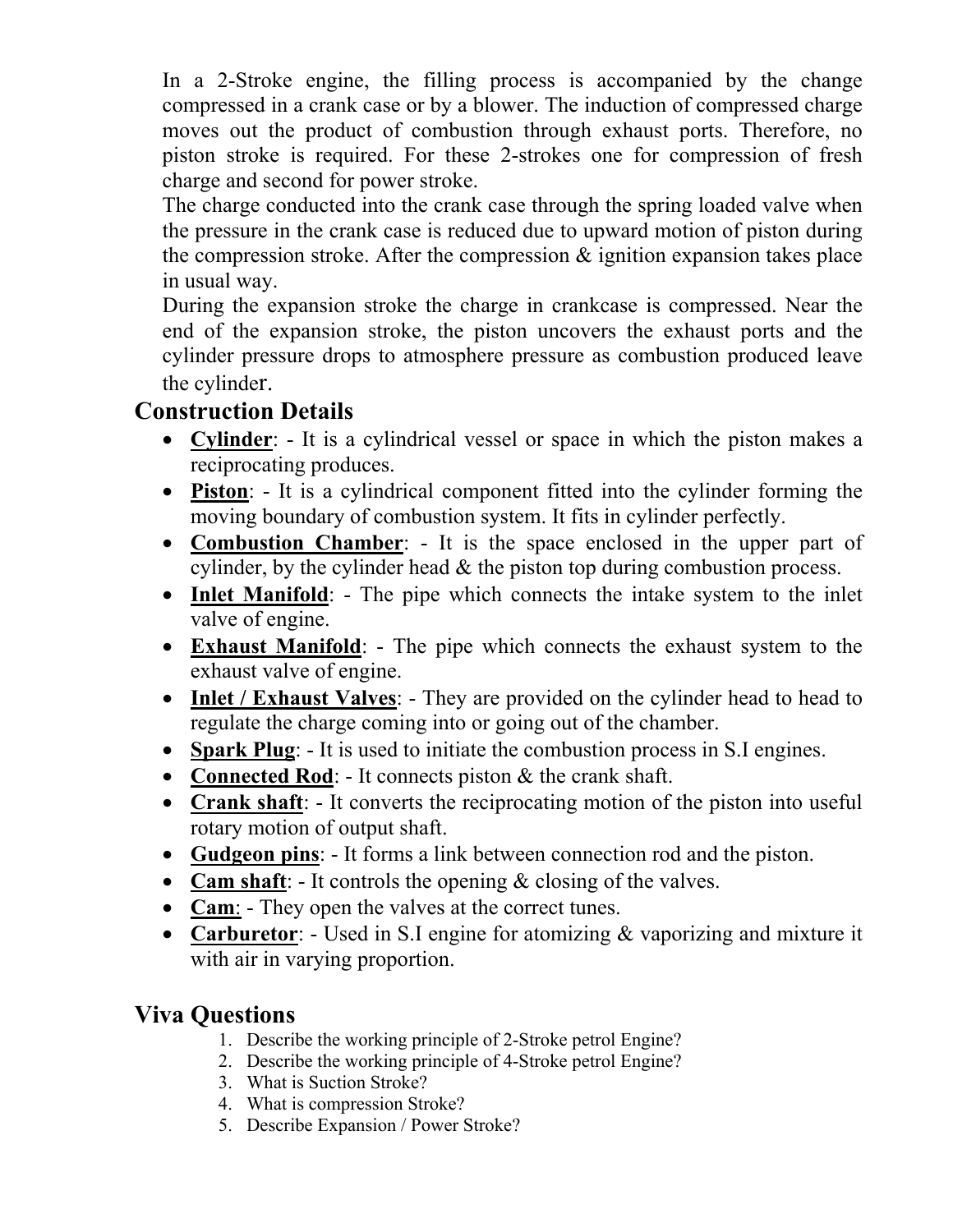- 6. Describe Exhaust Stroke?
- 7. What are the construction details of a four stroke petrol Engine?
- 8. What is the main deference in 2-Stroke Petrol Engine and 4-Stroke Petrol Engine?

#### **Aim**: - **To study the constructional details & working principles involved in a 2-Stroke & 4-Stroke Diesel Engines.**

#### **Apparatus**: - **Model of 2-Stroke / 4-Stroke Diesel Engine.**

#### **Theory**: -

## • **Four Stroke (C.I.) Engine.**

In four strokes C.I. Engine compression ratio is from 16 to 20. During suction stroke air is inducted. In C.I. engines high pressure. Fuel pump and injectors are provided to inject the fuel into combustion chamber and ignition chamber system is not necessary.

## **Construction Details**

- 1. **Suction**: During suction stroke, air is inducted through inlet valve.
- 2. **Compression**: The air inducted is compressed into the clearance volume.
- 3. **Expansion**: Fuel injection starts nearly at the end of the compression stroke. The rate of injection is such that the combustion maintains the pressure constant inspired of piston movement on its expansion stroke increasing the volume. After injection of fuel, the products of combustion chamber expand.
- 4. **Exhaust**: The piston traveling from BQC to TDC pushes out the products of combustion out of cylinder.

## • **Two Stroke (C.I.) Engine.**

In two stroke engines, the cycle is completed in one revolution of the crankshaft. In 2-stroke engine, the filling process is accomplished by the charge compressed in crankcase or by a blower. The induction of compressed charge moves out of the exhaust ports. Therefore, no piston strokes are required for these 2 operations. Two strokes are sufficient to complete the cycle one for compressing the fresh charge and other for expansion or power stroke.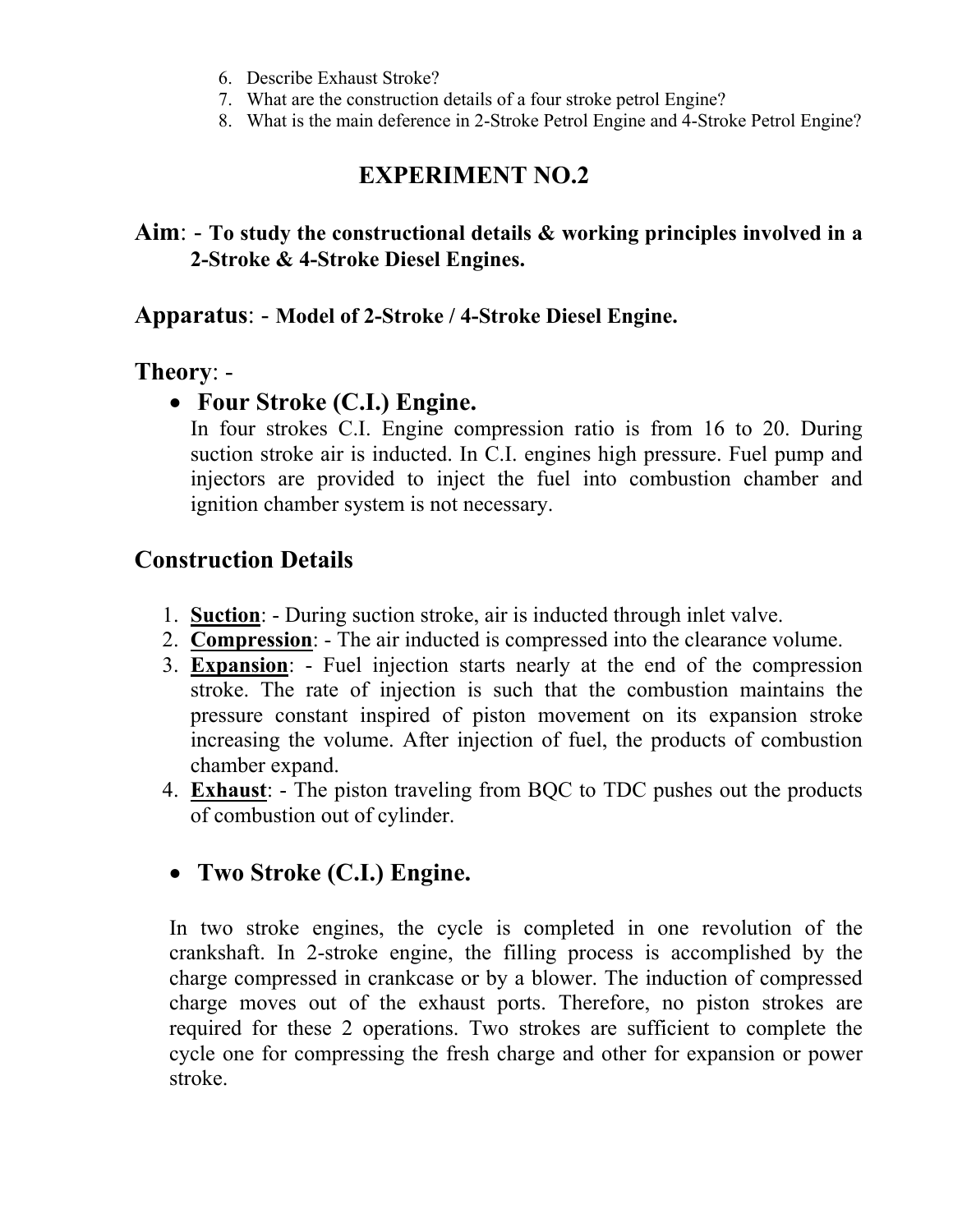1. **Compression:** - The air or charge is inducted into the crankcase through the spring loaded inlet valve when the pressure in crankcase is reduced due to upward motion of piston.

2. **Expansion**: - During this, the charge in the crankcase is compressed. At the end the piston uncovers the exhaust ports and cylinder pressure drops to the atmospheric pressure. Further movement of piston opens the transfer ports, permitting the slightest compressed charge in the crankcase to enter the engine cylinder.

## **Construction Details**

- 1. **Cylinder**: In it the piston makes a reciprocating process motion.
- 2. **Piston:** It is a cylindrical component fitted into the cylinder forming the moving boundary of the combustion system. It fits into cylinder.
- 3. **Combustion Chamber**: The space enclosed in the upper part of the cylinder, by the head and the piston top during the combustion process.
- 4. **Inlet/ Outlet ports**: They are provided on the side of cylinder to regulate the charge coming in and out of cylinder.
- 5. **Fuel Injector**: It injects the fuel in combustion chamber to initiate combustion process for power stroke.
- 6. **Connecting Rod**: It interconnects crank shaft and the piston.
- 7. **Fly Wheel**: The net torque imparted to the crankshaft during one complete cycle of operation of the engine fluctuates cow sing change in angular velocity of shaft. In order to achiever uniform torque an internal mass is attached to the output shaft  $\&$  this is called as fly wheel.

- 1. Describe the working principle of 2-Stroke Diesel Engine?
- 2. Describe the working principle of 4-Stroke Diesel Engine?
- 3. What is compression Stroke?
- 4. Describe Expansion / Power Stroke?
- 5. What are the construction details of a four stroke Diesel Engine?
- 6. What is the main deference in 2-Stroke Diesel Engine and 4-Stroke Diesel Engine?
- 7. Describe the deference in 2-stroke Diesel Engine & 2-Stroke Petrol Engine?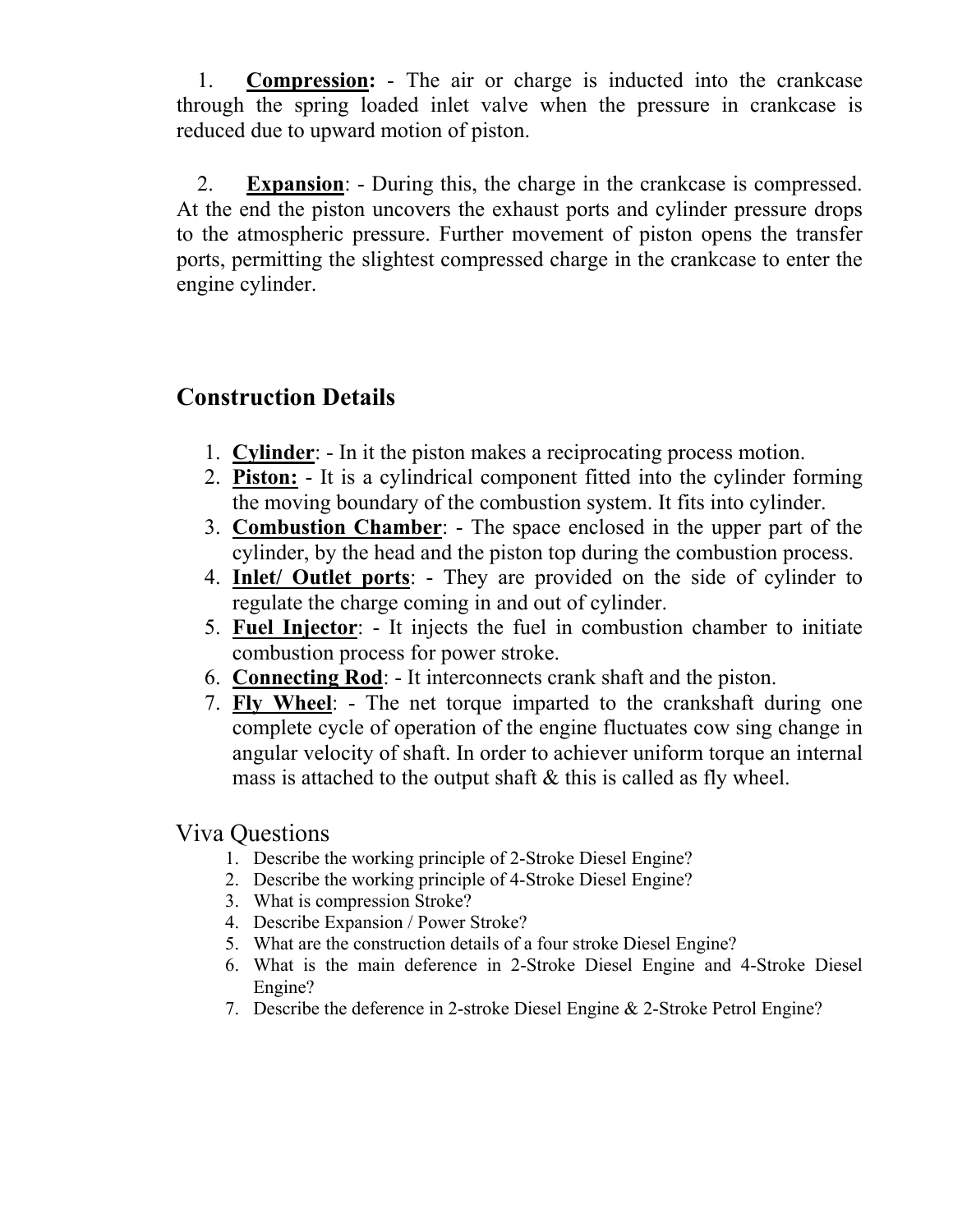**AIM**:- Analysis of exhaust gases from Two-Stroke single-cylinder petrol engine by Orsat Apparatus.

#### **APPARATUS USED**:- Orsat apparatus, caustic potash solution, alkaline solution of pyrogallic acid, cuprous chloride solution, brine and dry flue gas sample.

#### **THEORY**:-

To check the combustion efficiency of I. C. engines, it is essential to know the constituents of the flue gases being exhausted. The various constituents the flue gases are  $CO_2$ , excess  $O_2$ ,  $CO$ ,  $SO_2$ , and  $N_2$ . The volumetric analysis of mainly  $CO_2$ ,  $O<sub>2</sub>$ , and CO is required, because the heat released is sufficiently large when carbon of the fuel burns to rather than when it burns to CO, secondly to determine the requisite amount of oxygen for proper burning of fuel. Such an analysis can be carried out conveniently with the help of Orsat apparatus.

An Orsat apparatus is shown in figure. It consists of three flasks to absorb different gases. Flask no. 1 contains caustic potash solution and this absorbs  $CO<sub>2</sub>$  present in the flue gas. Similarly flask no. 2 and 3 contains alkaline solution of pyrogallic acid, and cuprous chloride solution to absorb  $O_2$ , and CO respectively.

100 ml of a dry flue gas sample is sucked in the eudiometer tube of the apparatus and is allowed to react with the three solutions turn by turn. The amount of  $CO<sub>2</sub>$ ,  $O<sub>2</sub>$ , and CO absorbed in the respective solution is estimated from the eudiometer scale.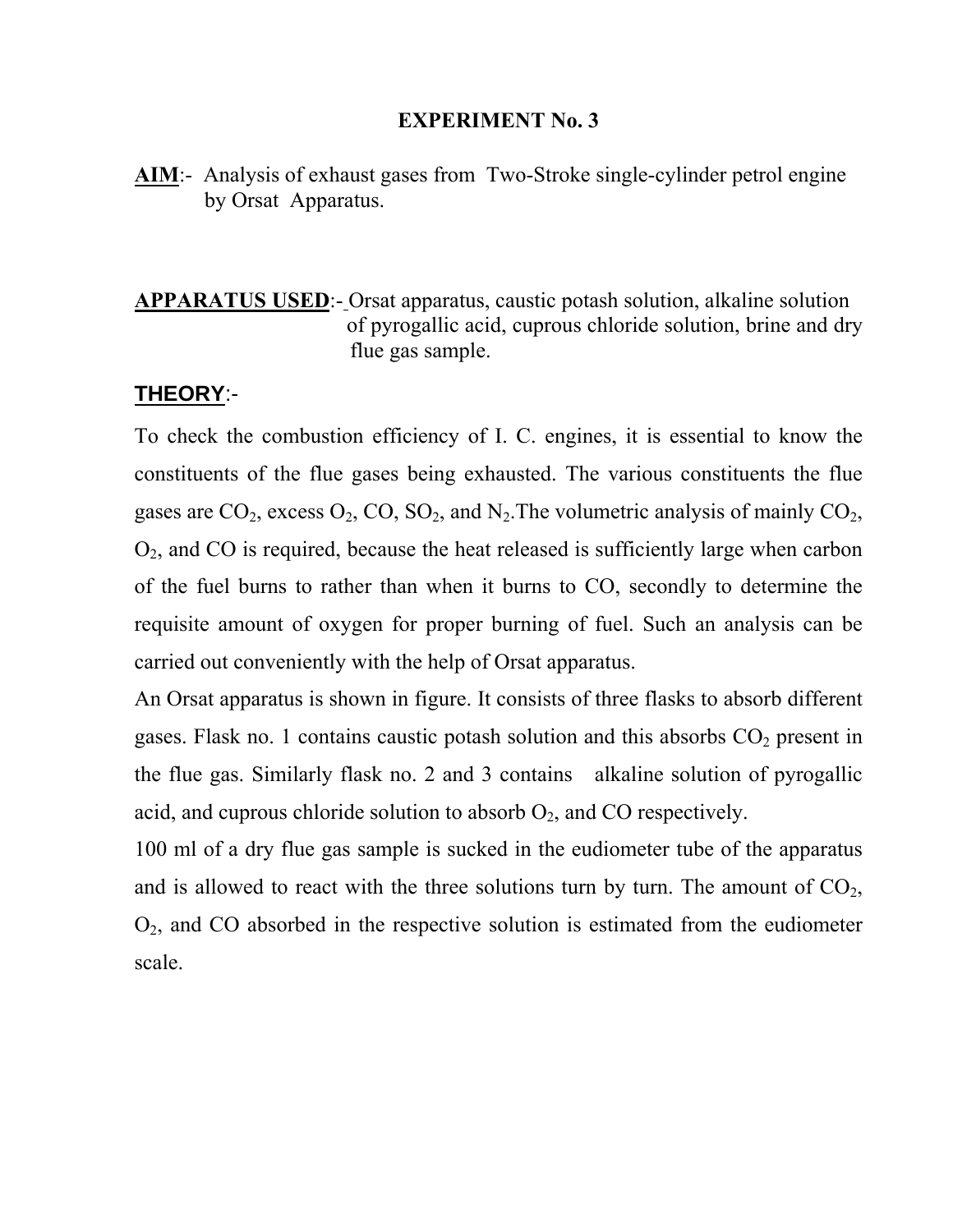#### **PROCEDURE**:-

- 1. Fill 2/3 of the aspirator bottle with the brine solution.
- 2. Fill three flasks i.e. flask no. 1, 2,and 3 with the required quantity of the caustic potash solution, alkaline solution of pyrogallic acid, and cuprous chloride solution respectively and close their valves.
- 3. Open the valve of flask no. 1, now by operating the rubber bladder and opening the three way cock to the atmosphere, bring the level of caustic potash solution to the mark A. close the valve of flask no. 1.
- 4. Repeat as step 3, to bring the level of alkaline solution of pyrogallic acid, and cuprous chloride solution to their respective marks B and C. Close the valves of flask no. 2 and 3.
- 5. Open the three-way cock to the atmosphere and raise the aspirator bottle so that air present in the Eudiometer is expelled to atmosphere. Close the three way cock and lower the aspirator bottle to read zero on eudiometer scale. The eudiometer is ready to receive 100 ml of gas sample.
- 6. Open the three-way cock and allow the flue gas sample to enter the eudiometer. Close the three-way cock, now 100 ml of gas has entered the apparatus. Open the three-way cock to the atmosphere and raise the aspirator bottle so that whole gas present in the eudiometer is expelled to atmosphere. Repeat this step twice or thrice so that 100 ml of representative flue gas sample remain in the apparatus. Close the three way cock finally.
- 7. Now open the valve of flask no. 1. Raise and lower the aspirator bottle few times so that gas is passed-in and out of flask several times. Lower the aspirator bottle and bring the level of caustic potash solution again to mark A. Close the valve of flask. Bring the aspirator bottle near the eudiometer and position it so that, the liquid level in the both is same. Note the liquid level on the scale. This gives the %age of  $CO<sub>2</sub>$  present in the flue gas sample.
- 8. Repeat the procedure as step 7 to determine the %age of  $O_2$ , and CO respectively by passing the remaining sample through the two flasks.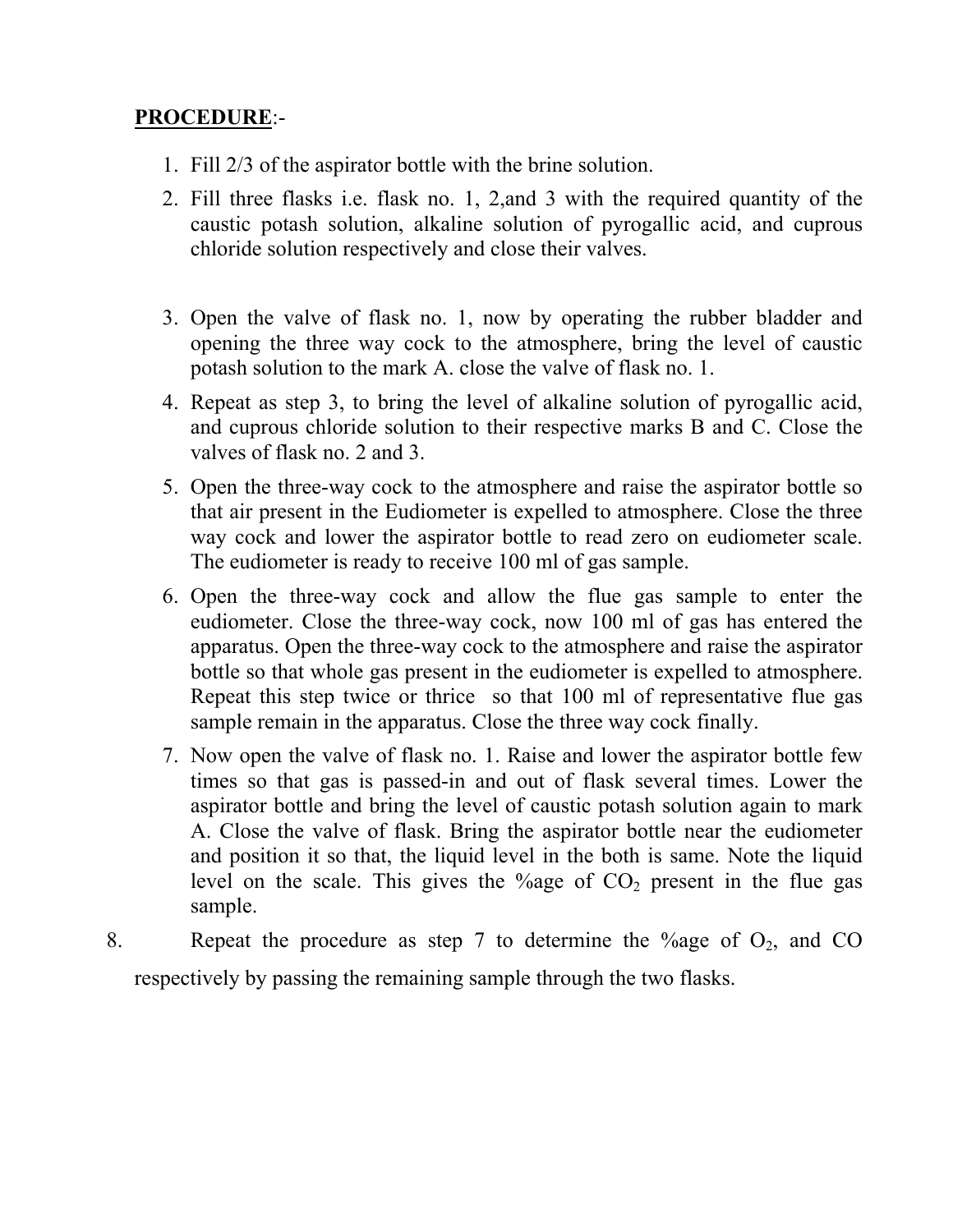#### **OBSERVATIONS:**-

Amount of flue gas after absorption by caustic potash solution  $= X$  ml

Amount of flue gas after absorption by alkaline solution of pyrogallic acid  $=$  Y ml

Amount of flue gas after absorption by cuprous chloride solution  $= Z$  ml

#### **CALCULATIONS:-**

- (i) Amount of flue gas sample  $= 100$  ml
- (ii) Amount of  $CO<sub>2</sub> = (100 X)$  ml
- (iii) Amount of  $O_2 = (X Y)$  ml
- (iv) Amount of  $CO = (Y + Z)$  ml
- (v) Amount of  $N_2 = (100 Z)$  ml

#### **PRECAUTIONS**:-

- 1. The apparatus should be air tight.
- 2. The eudiometer tube of the apparatus should be well flushed with the flue gas sample before performing the experiment.
- 3. The brine solution in the aspirator bottle should be saturated, as it may absorb some constituents of the gas sample and thereby cause errors.

**RESULTS**:- Performance curves are plotted and they are similar to the standard performance Curves.

- 1. What is the working of orsat apparatus ?
- 2. What is the purpose of orsat apparatus ?
- 3. Which solution is mainly used in orsat Appratus?
- 4. Define the brine and dry flue gas?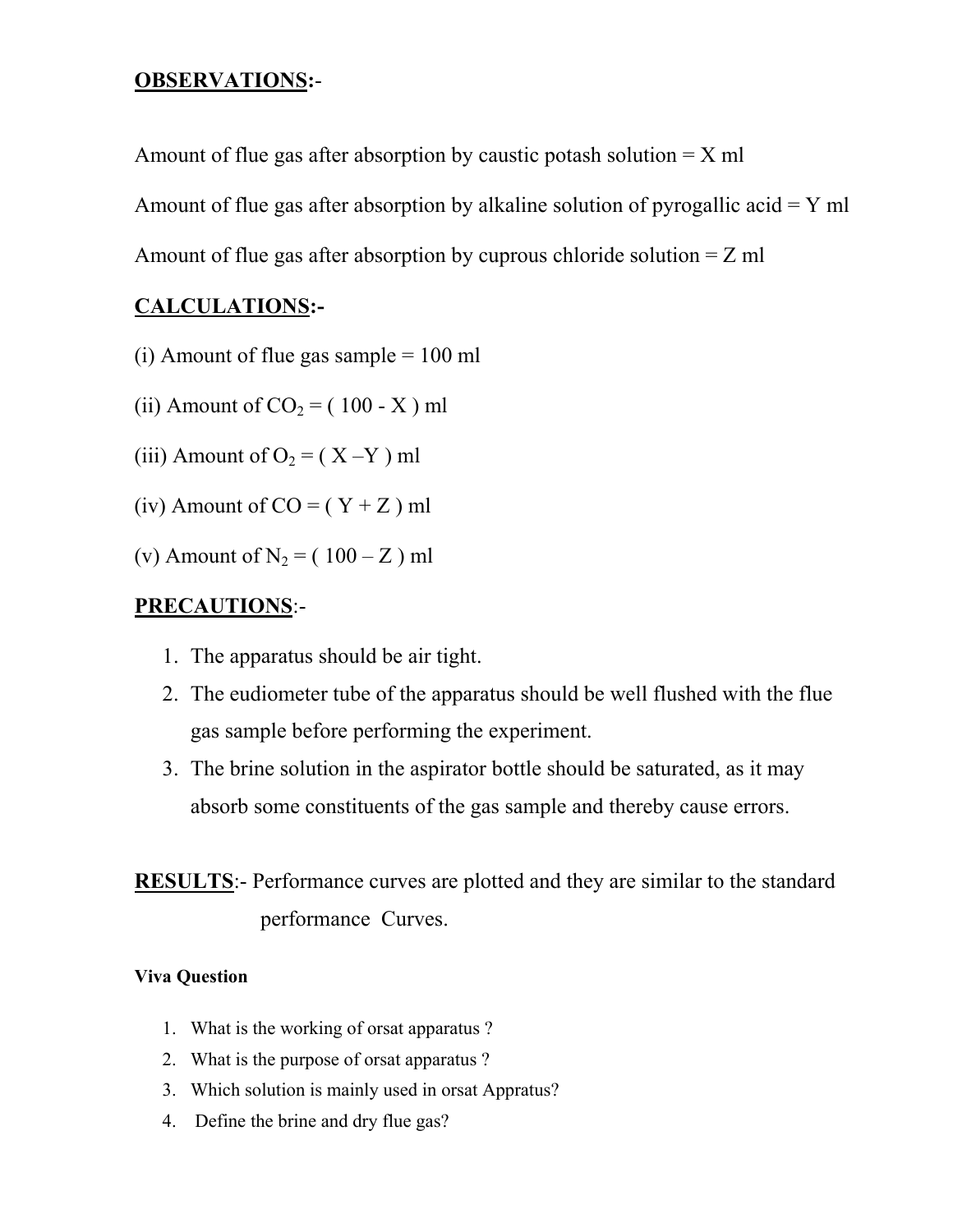**AIM**:- To prepare heat balance sheet on Single-Cylinder Diesel Engine.

**APPARATUS USED :-** Single-Cylinder Diesel Engine (Constant Speed) Test

Rig, Stop Watch and Digital Tachometer.

#### **THEORY:-**

 The thermal energy produced by the combustion of fuel in an engine is not completely utilized for the production of the mechanical power. The thermal efficiency of I. C. Engines is about 33 %. Of the available heat energy in the fuel, about 1/3 is lost through the exhaust system, and 1/3 is absorbed and dissipated by the cooling system.

It is the purpose of heat balance sheet to know the heat energy distribution, that is, how and where the input energy from the fuel is is distributed.

The heat balance sheet of an I. C. Engine includes the following heat distributions:

- a. Heat energy available from the fuel brunt.
- b. Heat energy equivalent to output brake power.
- c. Heat energy lost to engine cooling water.
- d. Heat energy carried away by the exhaust gases.
- e. Unaccounted heat energy loss.

## **FORMULE USED :-**

- (i) Torque,  $T = 9.81 \times W \times R$  Effective N-m.
- *; Where*  $R_{\text{Effective}} = (D + d)/2$  or  $(D + t_{\text{Belt}})/2$  m, and *W* (*Load*) =  $(S_1 - S_2)$  *Kg*,
- (ii) Brake Power,  $B P = (2\pi N T) / 60,000$  KW
	- *; Where*  $N = rpm$ ,  $T = Torque$   $N-m$ ,

(iii) Fuel Consumption,  $\mathbf{m}_f = (50 \text{ ml x } 10^{-6} \text{ x } \rho_{\text{Full}}) / (t)$ 

Kg/Sec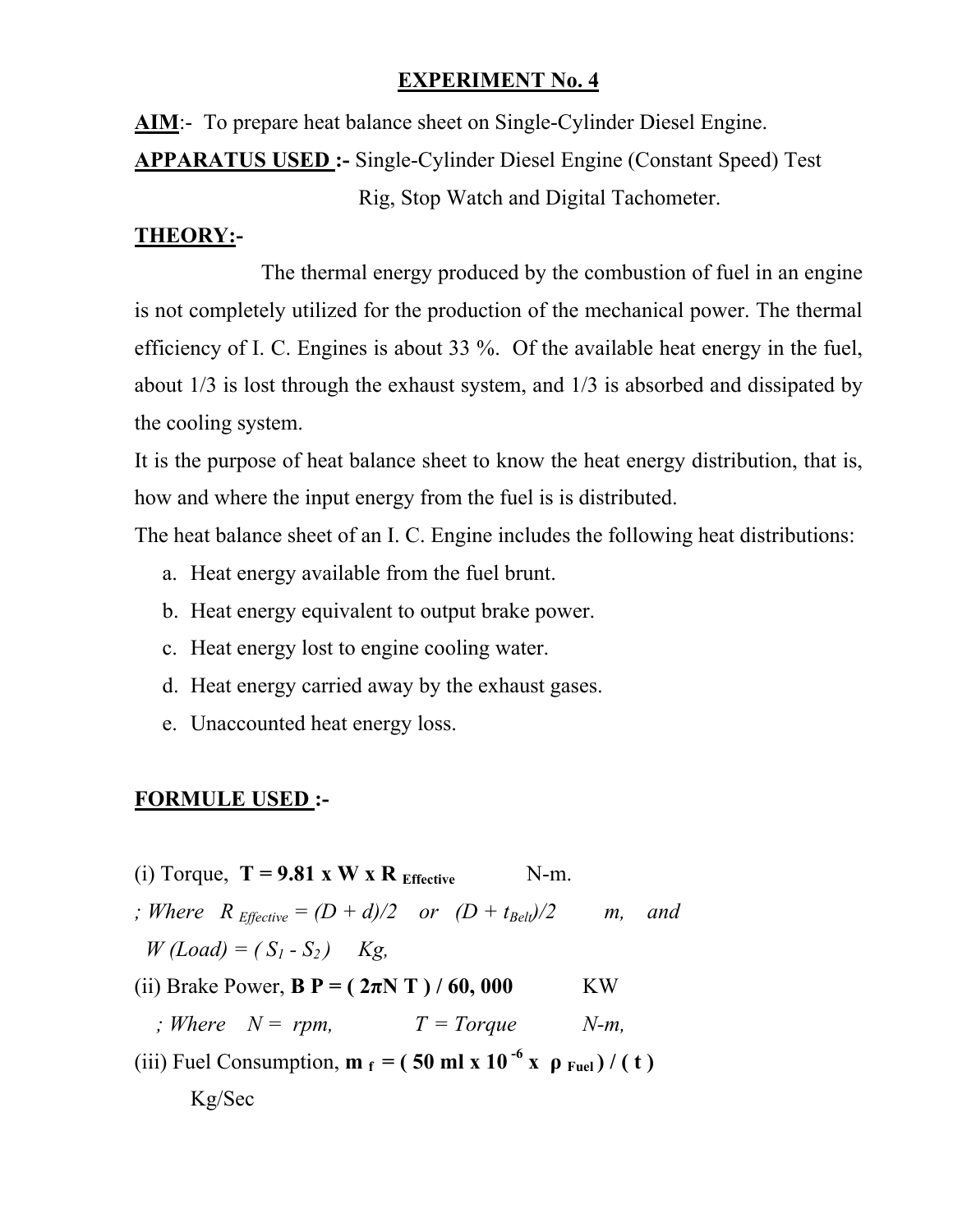$\implies$  Here; 1 ml = 10<sup>-3</sup> liters, and 1000 liters = 1 m<sup>3</sup>  $\implies$  So 1 ml = 10<sup>-6</sup> m<sup>3</sup>

(iv) Heat energy available from the fuel brunt,  $Q_s = m_f x C$ . V. x 3600 KJ/hr

(v) Heat energy equivalent to output brake power,  $Q_{BP} = BP \times 3600$  KJ/hr

(vi) Heat energy lost to engine cooling water,  $Q_{CW} = m_w x C_w (t_{wo} - t_{wi}) x 3600$ KJ/hr

(vii) Heat energy carried away by the exhaust gases,  $Q_{EG} = m_{fg} x C_{fg} (t_{fg} - t_{air}) x$ **3600** KJ/hr

*; Where*  $m_{fg} = (m_f + m_{Air})$  *Kg/Sec, and*  $m_{Air} = C_d A_o$  ⁄⁄<sup>2</sup> *g Δh*  $\rho_{Air}$   $\rho$  *Water* Kg/ Sec *; Where*  $C_d$  ( Co-efficient of Discharge ) = 0.6,  $\rho_{Air} = (P_a x 10^2) / (R x T_a)$ *Kg/ m3 , A<sub>o</sub>* (*Area of Orifice ) =*  $(\pi d_o^2)/4$  $m^2$ *,*  $P_1 = 1.01325$  *Bar,*  $R = 0.287$ *KJ/Kg . K,*   $T_a = (t_a + 273)$  K,  $t_a =$ Ambient Temperature <sup>O</sup>C (viii) Unaccounted heat energy loss,  $Q_{\text{Unaccounted}} = Q_s - \{ Q_{\text{BP}} + Q_{\text{CW}} + Q_{\text{EG}} \}$ KJ/hr

#### **PROCEDURE :-**

- 1. Before starting the engine check the fuel supply, lubrication oil, and availability of cooling water.
- 2. Set the dynamometer to zero load and run the engine till it attain the working temperature and steady state condition.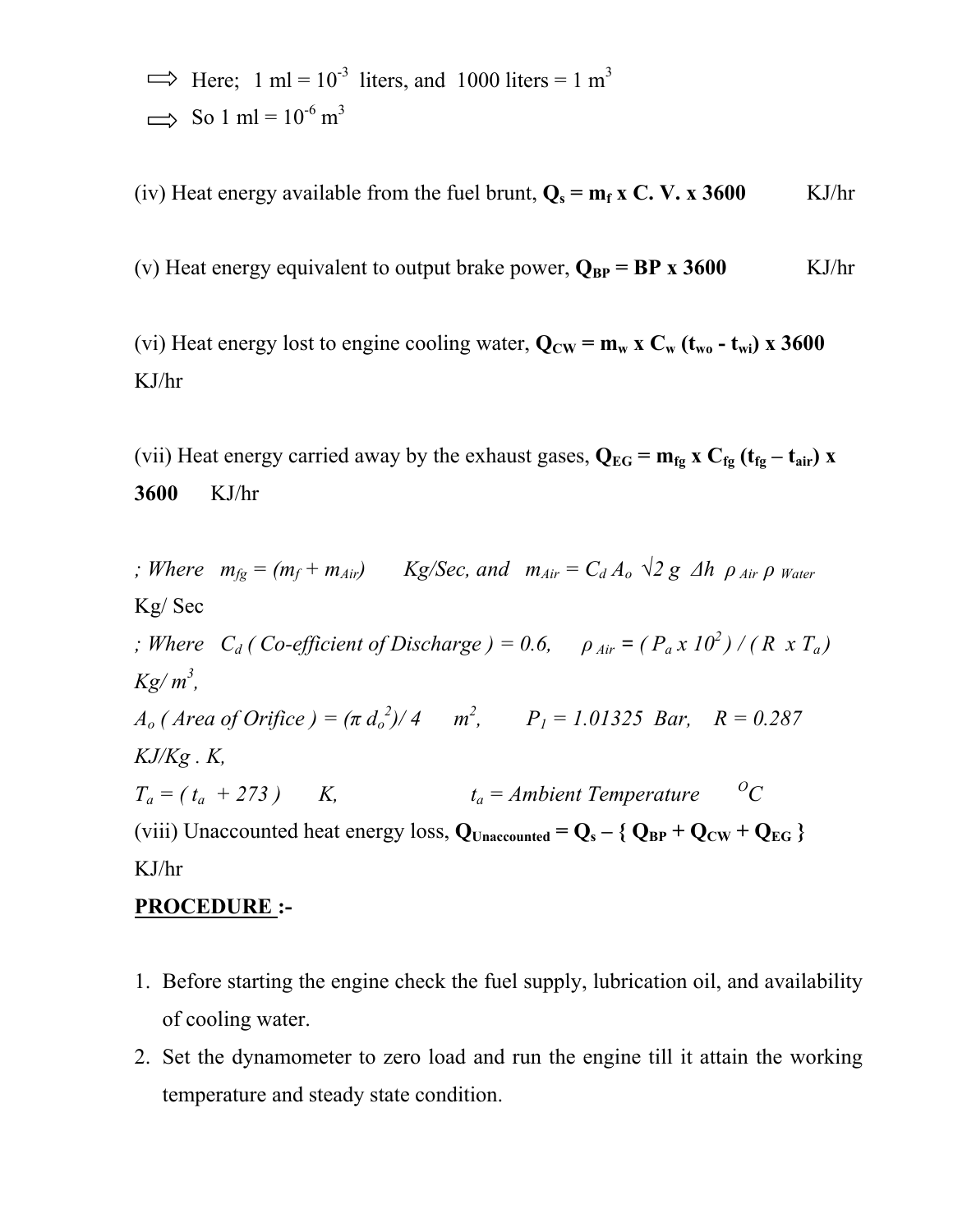- 3. Note down the fuel consumption rate, Engine cooling water flow rate, inlet and outlet temperature of the engine cooling water, Exhaust gases cooling water flow rate, Air flow rate, and Air inlet temperature.
- 4. Set the dynamometer to 20 % of the full load, till it attains the steady state condition. Note down the fuel consumption rate, Engine cooling water flow rate, inlet and outlet temperature of the engine cooling water, Exhaust gases cooling water flow rate, Air flow rate, and Air inlet temperature.
- 5. Repeat the experiment at 40 %, 60 %, and 80 % of the full load at constant speed.
- 6. Disengage the dynamometer and stop the engine.
- 7. Do the necessary calculation and prepare the heat balance sheet.

#### **OBSERVATIONS:-**

| Engine Speed, N                               | $= 1500$              | rpm           |
|-----------------------------------------------|-----------------------|---------------|
| No. of Cylinders, n                           | $=$ Single            |               |
| Calorific Value of Fuel, C.V.                 | $= 38,000$            | KJ/Kg         |
| Specific Heat of Water, $C_w$                 | $= 4.187$             | $KJ/Kg$ . $K$ |
| Specific Heat of Exhaust Flue Gases, $C_{fe}$ | $= 2.1$               | $KJ/Kg$ . $K$ |
| Gas Constant, R                               | $= 0.287$             | $KJ/Kg$ . $K$ |
| Ambient Temperature, t <sub>a</sub>           | $=$                   | $\rm ^{o}C$   |
| Atmospheric Pressure, $P_a$                   | $= 1.01325$           | Bar           |
| Orifice Diameter, $d_0$                       | $= 25 \times 10^{-3}$ | m             |
| Co-efficient of Discharge, $C_d$              | $= 0.6$               |               |
| Density of fuel (Diesel), $\rho_{\text{Fe}}$  | $= 810$ to 910        | $Kg/m^3$      |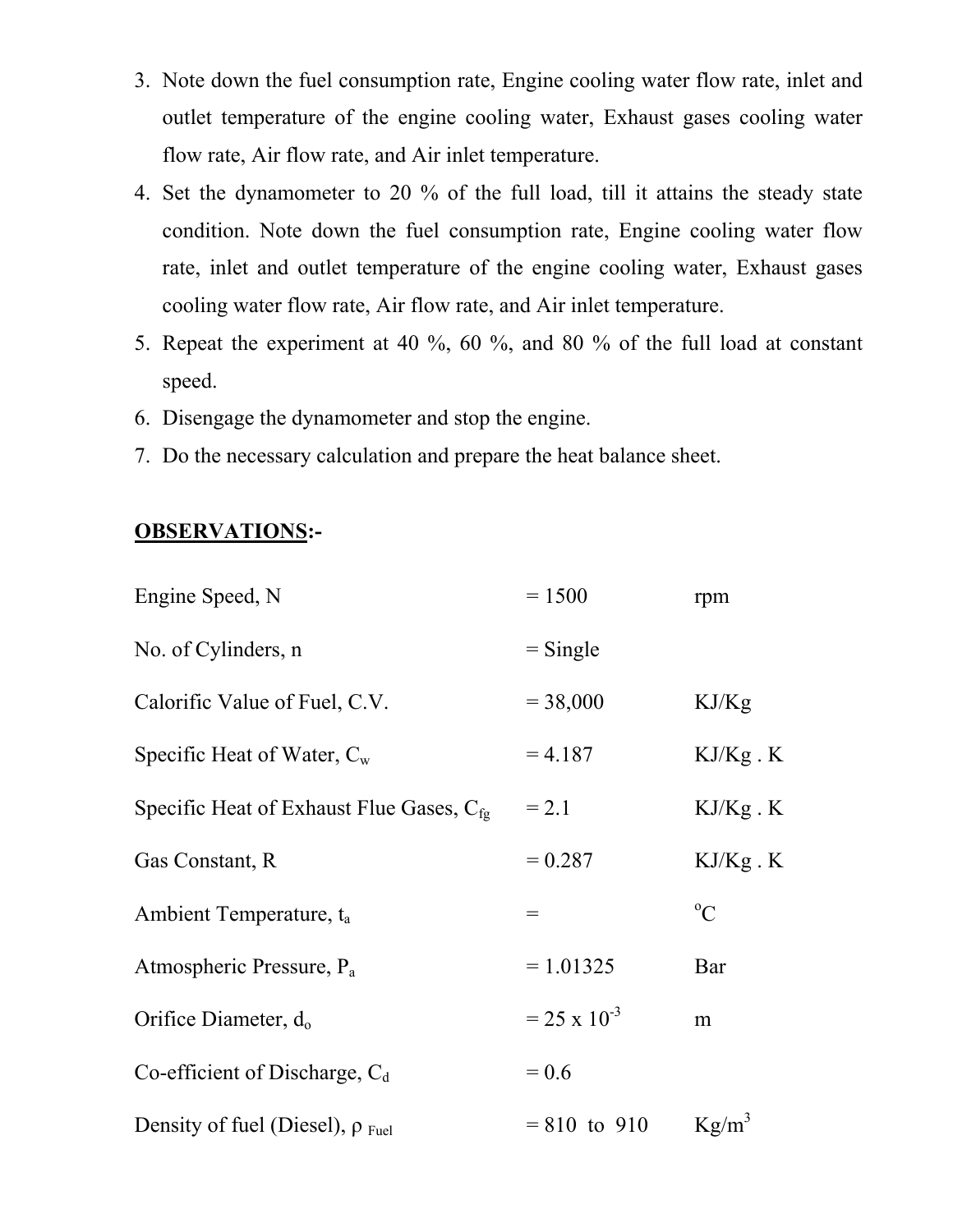| Density of Water, $\rho_{\text{water}}$ | $= 1,000$                | $Kg/m^3$ |
|-----------------------------------------|--------------------------|----------|
| Brake Drum Diameter, D.                 | $= 181.5 \times 10^{-3}$ | m        |
| Rope Diameter, d                        |                          | m        |
| Or Belt thickness, $t_{\text{Belt}}$    | $= 5.5 \times 10^{-3}$   | m        |

## **OBSERVATIONS TABLE :-**

| $\overline{SI}$ .    | Engine    |                        | <b>Dynamometer Spring</b> |           | Engine        | <b>Engine Cooling Water</b> |                          | <b>Exhaust Gas</b>                 | Manometer     |
|----------------------|-----------|------------------------|---------------------------|-----------|---------------|-----------------------------|--------------------------|------------------------------------|---------------|
| No                   | Speed,    | Balance Readings, (Kg) |                           | taken for | Cooling       | Temperatures, $(^{\circ}C)$ |                          | Temperature,                       | Reading,      |
| $\ddot{\phantom{a}}$ | $N$ (rpm) | $S_1(Kg)$              | $S_2(Kg)$                 | 50 ml     | Water         | $t_{wi}$ ( $^{\circ}$ C)    | $t_{wo}$ ( $^{\circ}$ C) | $\mathfrak{t}_{\mathrm{fg}}$ (° C) | $\Delta h(m)$ |
|                      |           |                        |                           | fuel, t   | Flow Rate,    |                             |                          |                                    |               |
|                      |           |                        |                           | (Sec.)    | $m_w$ (Kg/hr) |                             |                          |                                    |               |
|                      | 1500      |                        |                           |           |               |                             |                          |                                    |               |
| 1.                   |           |                        |                           |           |               |                             |                          |                                    |               |
| 2.                   | 1500      |                        |                           |           |               |                             |                          |                                    |               |
| 3.                   | 1500      |                        |                           |           |               |                             |                          |                                    |               |
| 4.                   | 1500      |                        |                           |           |               |                             |                          |                                    |               |

## **CALCULATIONS:-**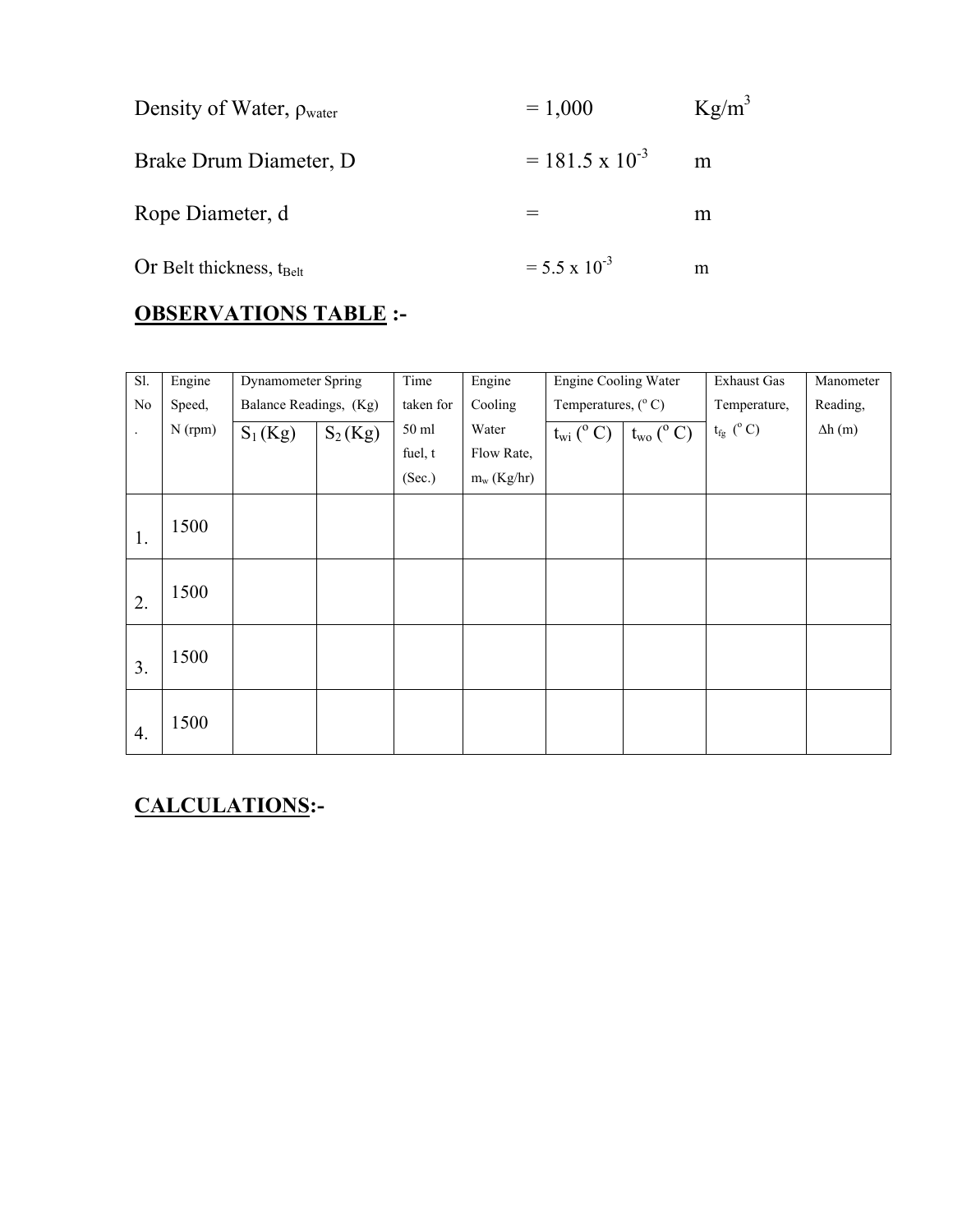## **RESULT TABLE :-**

| Sl. | Engine Speed, | Brake Power, | Fuel Consumption, | Air Flow Rate,    | Exhaust Gas Flow Rate, $m_{fg}$ |
|-----|---------------|--------------|-------------------|-------------------|---------------------------------|
| No. | $N$ (rpm)     | BP(KW)       | $m_f$ (Kg/hr)     | $m_{air}$ (Kg/hr) | (Kg/hr)                         |
| 1.  | 1500          |              |                   |                   |                                 |
| 2.  | 1500          |              |                   |                   |                                 |
|     |               |              |                   |                   |                                 |
| 3.  | 1500          |              |                   |                   |                                 |
| 4.  | 1500          |              |                   |                   |                                 |
|     |               |              |                   |                   |                                 |

#### **HEAT BALANCE SHEET :-**

| <b>Heat Energy</b><br>Supplied | KJ/hr | $%$ age | <b>Heat Energy Consumed</b><br>(Distribution)         | KJ/hr | $%$ age |
|--------------------------------|-------|---------|-------------------------------------------------------|-------|---------|
|                                |       |         | (a) Heat energy equivalent<br>to output brake power.  |       |         |
| Heat energy<br>available       |       |         | (b) Heat energy lost to<br>engine cooling water.      |       |         |
| from the fuel<br>brunt         |       |         | (c) Heat energy carried<br>away by the exhaust gases. |       |         |
|                                |       |         | (d) Unaccounted heat<br>Energy Loss.                  |       |         |
| Total                          |       | 100 %   | Total                                                 |       | 100 %   |

#### **RESULT:-**

- **1.** Explain the air-fuel ratio?
- **2.** What is Injection Timing?
- **3.** What are the methods of available for improving the performance of an engine?
- **4.** Distinguish between power and specific output?
- **5.** What is the importance of specific fuel consumption?
- **6.** What is the torque of an engine?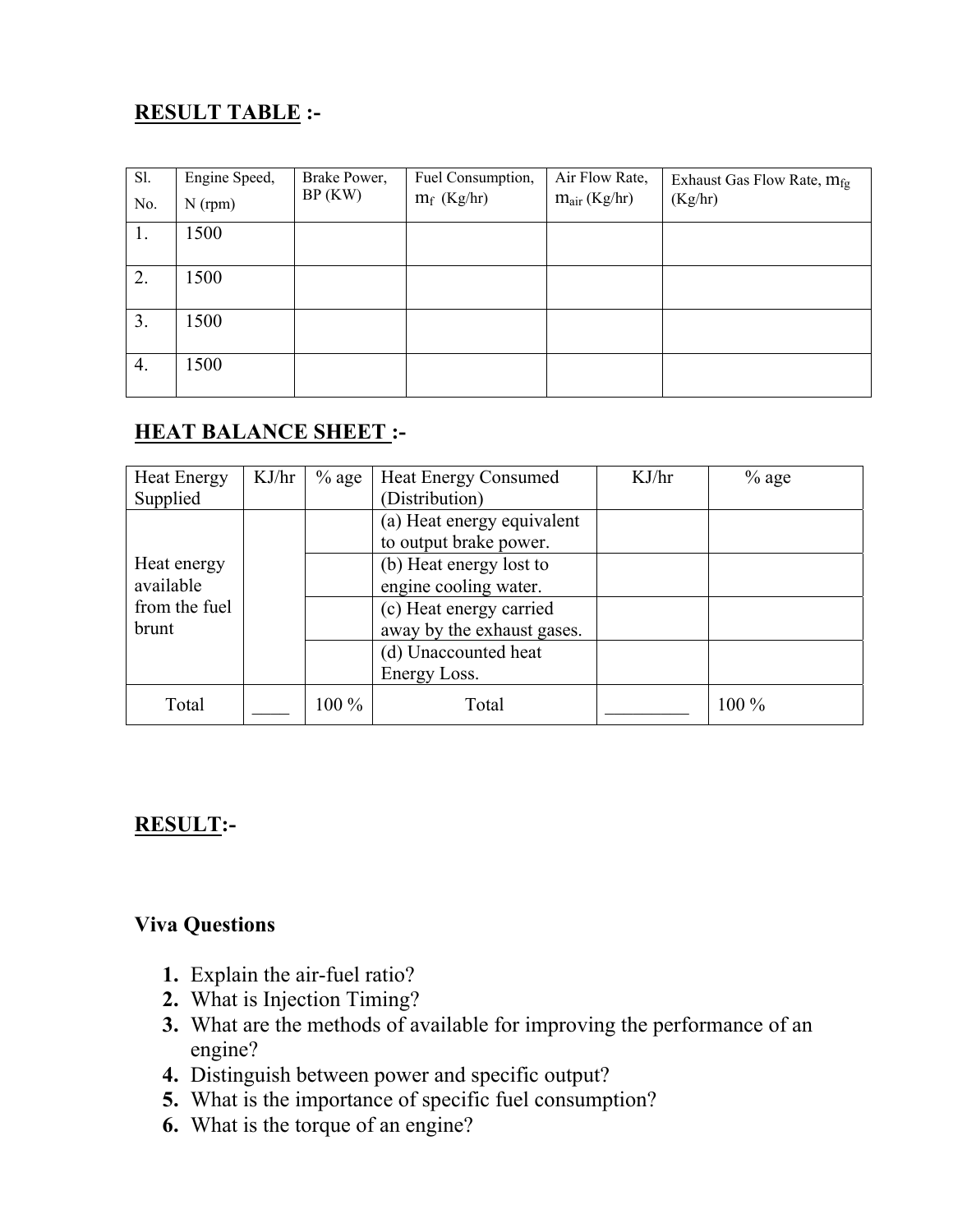**AIM**:-To find the indicated power (IP) on Multi-Cylinder Petrol Engine by Morse test.

#### **APPARATUS USED: -** Multi-Cylinder Petrol Engine Test Rig, Stop Watch, Hand Gloves, and Digital Tachometer.

#### **THEORY :-**

 The purpose of Morse Test is to obtain the approximate Indicated Power of a Multi-cylinder Engine.It consists of running the engine against a dynamometer at a particular speed, cutting out the firing of each cylinder in turn and noting the fall in BP each time while **maintaining the speed constant**. When one cylinder is cut off, power developed is reduced and speed of engine falls.

Accordingly the load on the dynamometer is adjusted so as to restore the engine speed. This is done to maintain FP constant, which is considered to be independent of the load and proportional to the engine speed. The observed difference in BP between all cylinders firing and with one cylinder cut off is the IP of the cut off cylinder. Summation of IP of all the cylinders would then give the total IP of the engine under test.

#### **FORMULE USED :-**

(i) Brake Power,  $BP = WN/C$  KW *; Where*  $W = Load$  *on the Dynamometer Kg, N = rpm of the Engine, and C = Dynamometer Constant.* 

(ii) Indicated Power **( IP )** of each Cylinders:

| $IP_1 = (BP_T - BP_{2,3,4})$ | K W |
|------------------------------|-----|
| $IP_2 = (BP_T - BP_{1,3,4})$ | K W |
| $IP_3 = (BP_T - BP_{1,2,4})$ | K W |
| $IP_4 = (BP_T - BP_{1,2,3})$ | K W |

(iii) Total IP of the Engine,  $IP_T = (IP_1 + IP_2 + IP_3 + IP_4)$  KW

(iv) Mechanical Efficiency,  $\mathbf{\eta}_{\text{mechanical}} = BP_T / IP_T$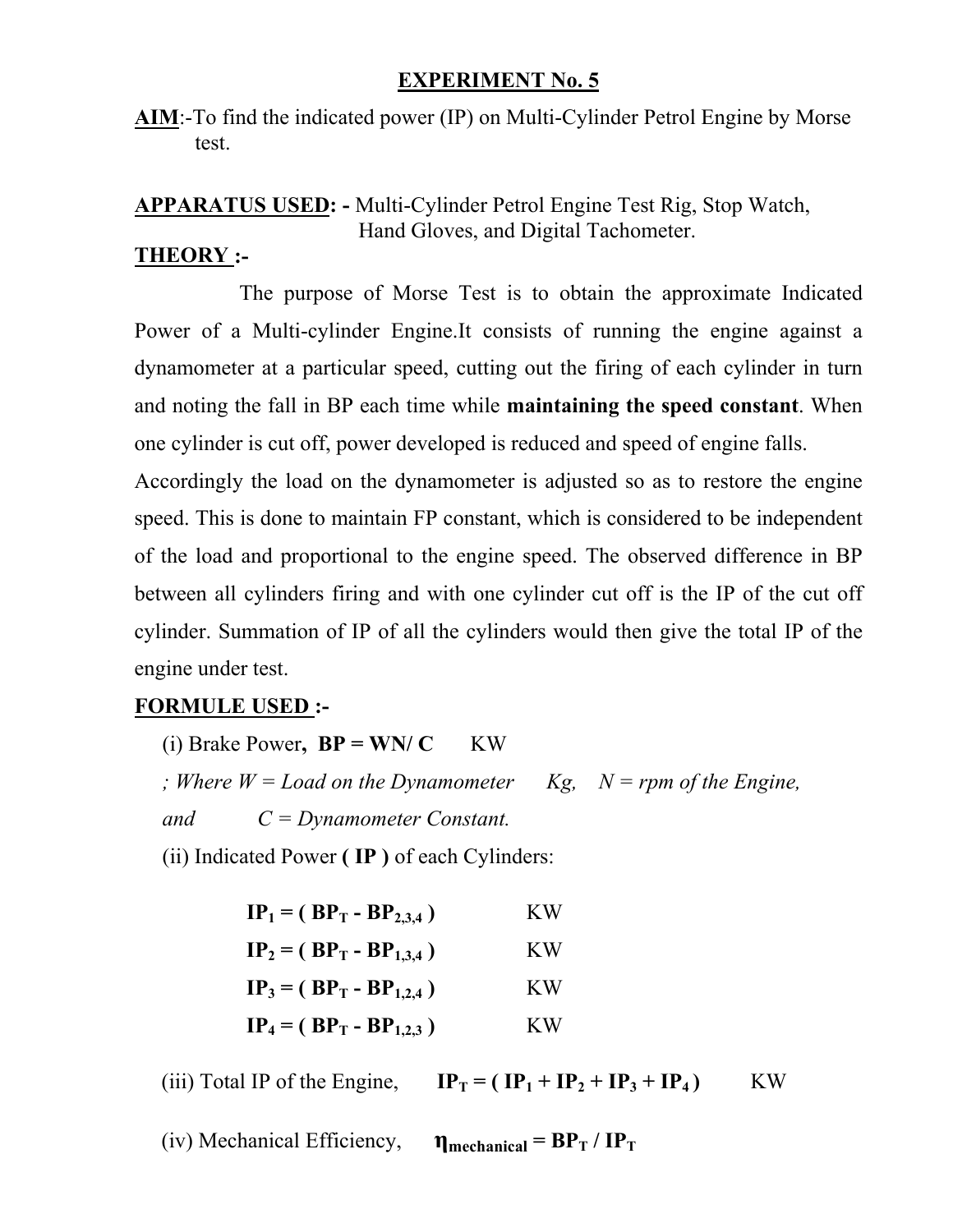## **PROCEDURE:-**

- 1. Before starting the engine check the fuel supply, lubrication oil, and availability of cooling water.
- 2. Set the dynamometer to zero load.
- 3. Run the engine till it attains the working temperature and steady state condition. Adjust the dynamometer load to obtain the desired engine speed. Record this engine speed and dynamometer reading for the BP calculation.
- 4. Now cut off one cylinder. Short-circuiting its spark plug can do this.
- 5. Reduce the dynamometer load so as to restore the engine speed as at step 3 . Record the dynamometer reading for BP calculation.
- 6. Connect the cut off cylinder and run the engine on all cylinders for a short time. This is necessary for the steady state conditions.
- 7. Repeat steps 4, 5, and 6 for other remaining cylinders turn by turn and record the dynamometer readings for each cylinder.
- 8. Bring the dynamometer load to zero, disengage the dynamometer and stop the engine.
- 9. Do the necessary calculations.

#### **OBSERVATIONS:-**

| Engine Speed, N     | ᆖ        | rpm |
|---------------------|----------|-----|
| No. of Cylinders, n | $=$ Four |     |

Calorific Value of Fuel, C.V.  $= 42,000$  KJ/Kg

#### **OBSERVATIONS TABLE :-**

| Sl. No. | Cylinders       | Dynamometer   | Brake Power, BP | IP of the cut off |
|---------|-----------------|---------------|-----------------|-------------------|
|         | Working         | Reading, (KW) | (KW)            | cylinder, (KW)    |
| 1.      | $1 - 2 - 3 - 4$ |               | $BP_T$          |                   |
| 2.      | $2 - 3 - 4$     |               | $BP_{2,3,4} =$  | $IP_1 =$          |
| 3.      | $1 - 3 - 4$     |               | $BP_{1,3,4} =$  | $IP_2 =$          |
| 4.      | $1 - 2 - 4$     |               | $BP_{1,2,4} =$  | $IP_3 =$          |
| 5.      | $1 - 2 - 3$     |               | $BP_{1,2,3} =$  | $IP_4 =$          |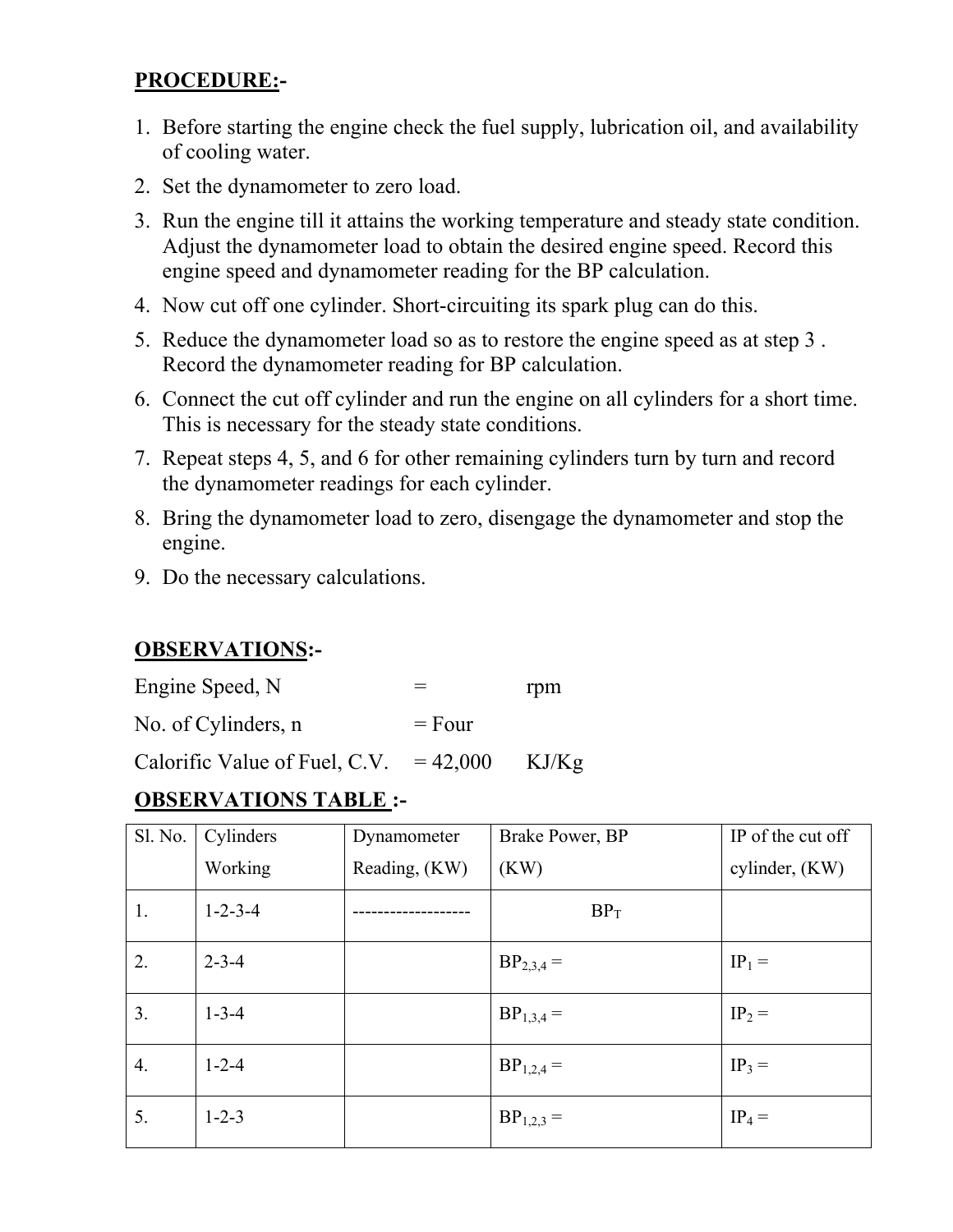#### **CALCULATIONS:-**

#### **RESULT:**- Total IP of the Multi-Cylinder Petrol Engine by Morse Test,  $IP_T =$ KW

- 1. Define the morse test?
- 2. What is transmission dynamometer?
- 3. What is need of measurement of speed of an I.C. Engine?
- 4. What is a smoke and classify the measurement of a smoke?
- 5. What is the break power of I.C. Engines?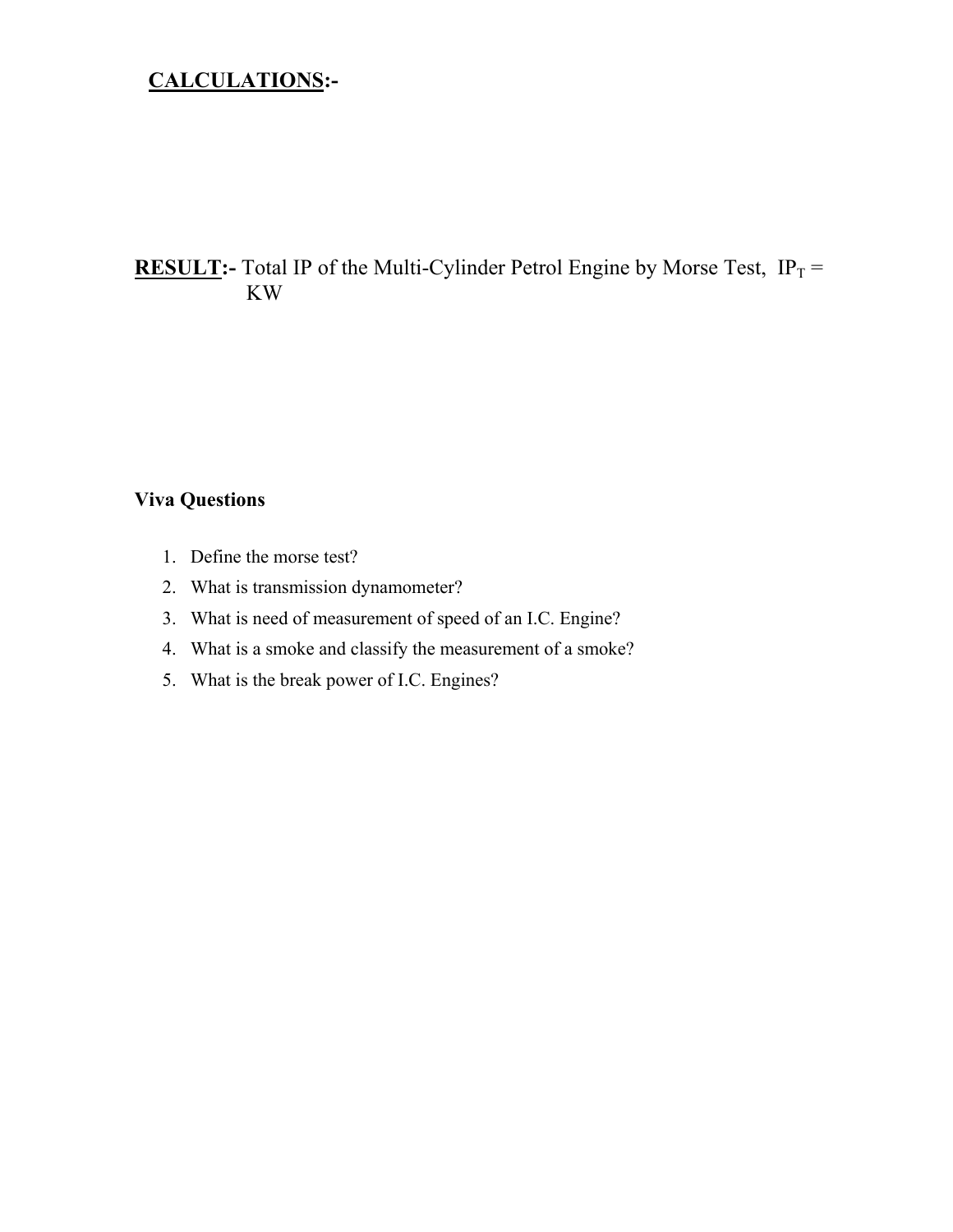**AIM**:- To prepare variable speed performances test on a Two-Stroke, Single-Cylinder Petrol Engine and prepare the curves: (i) BP, BSFC, BMEP, Torque Vs Speed and (ii) Volumetric Efficiency & A/F Ratio Vs Speed.

**APPARATUS USED :-** Two-Stroke, Single-Cylinder Petrol Engine Test Rig, Stop Watch, and Digital Tachometer.

#### **THEORY :-**

 S.I. Engines are often used for automotive purposes. It is important to know the torque, brake mean effective pressure, and specific fuel consumption over the engine working speed range. For this purpose variable speed test at full load and part load is conducted.To test the park ignition engine at full load the throttle valve is kept wide open and the brake load is adjusted to obtain the lowest desired speed. The ignition timing may be set to obtain maximum output at this speed. Rate of fuel consumption, dynamometer load reading and speed are recorded.

#### **FORMULE USED:-**

- (i) Torque,  $T = 9.81 \times W \times R$  Effective N-m.
- *; Where*  $R_{\text{Effective}} = (D + d)/2$  *m, and W (Load)* =  $(S_1 S_2)$  *Kg,*

(ii) Brake Power,  $B P = (2\pi N T) / 60,000$  KW

*; Where*  $N = rpm$ ,  $T = Torque$   $N-m$ ,

(iii) Indicated Power,  $I P = n (P_m x L_{\text{Stroke}} x A x N') / 60,000$  KW

$$
f; Where \quad P_m = Mean \, Effective \, Pressure \quad N/m^2,
$$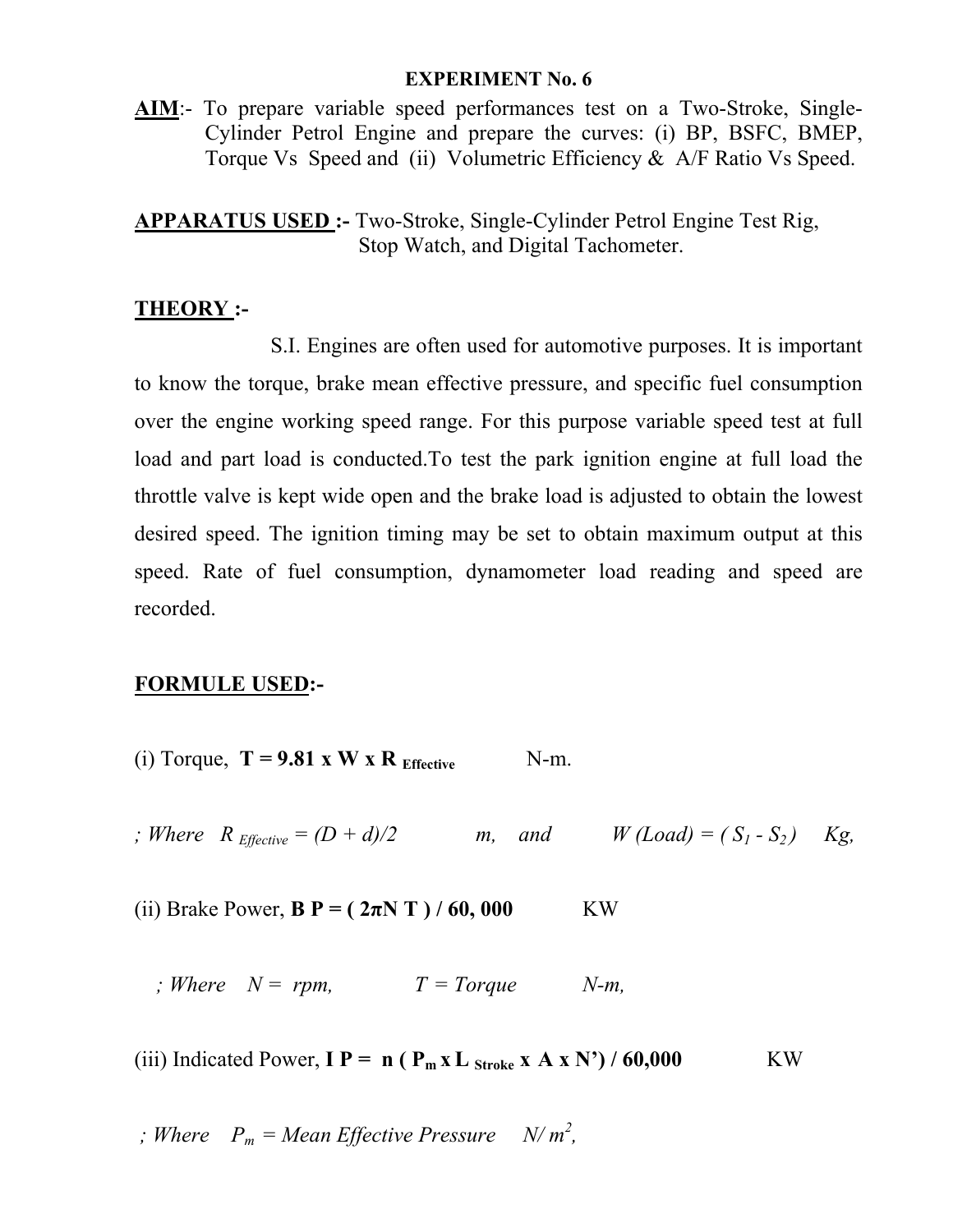*L*  $_{Stroke} = Stroke$  *m, A* (*Cross Section of the Cylinder*) =  $(\pi D_{Bore}^2)/4$  *m*<sup>2</sup>, *N'* (Number of Power Strokes/ min.) =  $N/2$  per min. ; For Four-Stroke *Engine.* 

$$
= N
$$
 *per min ; For Two-Stroke*

*Engine.,* 

 $N =$  *rpm, and n = Number of Cylinders.* 

(iv) Fuel Consumption,  $\mathbf{m}_f = (50 \text{ ml x } 10^{-6} \text{ x } \rho_{\text{Full}}) / (t)$ 

Kg/Sec.

 $\implies$  Here; 1 ml = 10<sup>-3</sup> liters, and 1000 liters = 1 m<sup>3</sup>

 $\implies$  So 1 ml = 10<sup>-6</sup> m<sup>3</sup>

(v) Brake Mean Effective Pressure, **BMEP** =  $(BP \times 60,000)$  (L stroke  $X A X N'$ )  $N/m<sup>2</sup>$ 

*; Where*  $L_{\text{Stroke}} = \text{Stroke}$  *m, A (Cross Section of the Cylinder)* =  $(\pi D_{\text{Bore}}^2)$ / 4  $m^2$ ,

*N'* (Number of Power Strokes/ min.) =  $N/2$  per min.;

*For Four-Stroke Engine.*  $=N$  *per min;* 

*For Two-Stroke Engine., and N = rpm.* 

(vi) Brake Specific Fuel Consumption,  $B S F C = (m_f x 3600) / B P Kg/KW$ . hr

(vii) Indicated Specific Fuel Consumption,  $\text{ISFC} = (\text{m } f \text{x } 3600) / \text{IP } \text{Kg/KW}$ .hr

(viii) Indicated Thermal Efficiency, **η Indicated Thermal = ( I P x 100 ) / (m f x C.V. )**%

(ix) Brake Thermal Efficiency,  $\eta_{Brake Thermal} = (B P x 100) / (m_f x C.V.)$  %

(x) Mass of the Air,  $\mathbf{m}_{\text{Air}} = \mathbf{C_d} \mathbf{A_o} \sqrt{2} \mathbf{g} \Delta \mathbf{h} \mathbf{\rho}_{\text{Air}} \mathbf{\rho}_{\text{water}}$  Kg/ Sec ;

*Where C<sub>d</sub>* (*Co-efficient of Discharge* ) = 0.6,  $\rho_{Air} = (P_a x 10^2) / (R x T_a)$  Kg/m<sup>3</sup>  $A_o$  (Area of Orifice ) =  $(\pi d_o^2)/4$   $m^2$ , $P_a = 1.01325$  Bar,  $R = 0.287$  KJ/Kg. *K, T<sub>a</sub>* = ( $t_a$  + 273) *K,*  $t_a$  = *Ambient Temperature* <sup>*O</sup>C*</sup> (xi) Air Fuel Ratio,  $A/F = (m_{Air}/m_f)$  Kg/ Kg of Fuel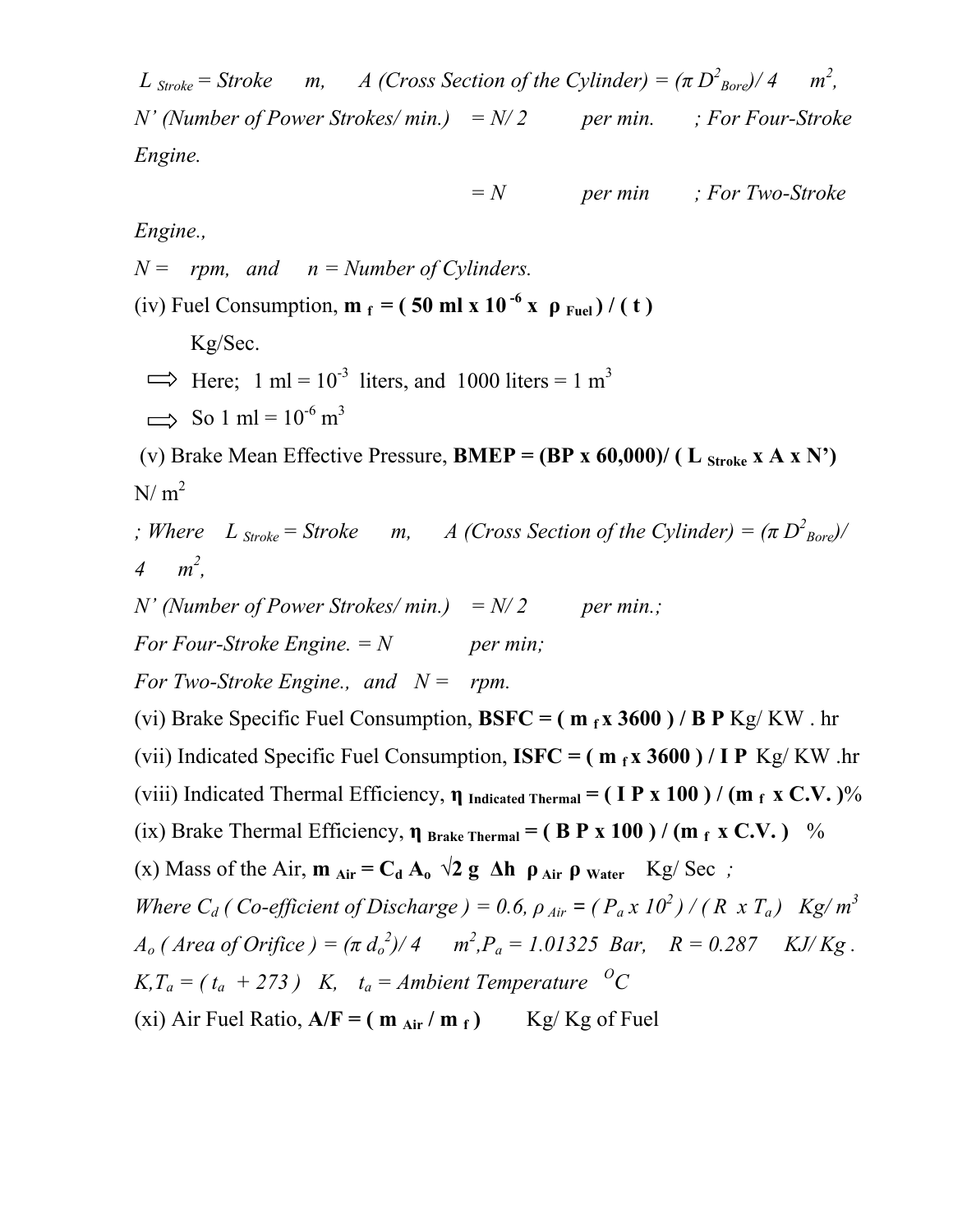(xii) Volumetric Efficiency,  $\eta$  volumetric = ( $V_{Air}$  x 100 )/ $V_s$  % *; Where*  $V_{Air}$  *( Volume of air inhaled/ Sec.) = (*  $m_{Air}$  */*  $\rho_{Air}$ *)*  $m^3$ */ Sec. V<sub>s</sub>* (*Swept Volume/ Sec.)* = *n* . (*L stroke . A.. N' )/ 60 m<sup>3</sup>/ Sec., And Volume of fuel is Neglected (Based on free air conditions),*   $L$   $_{Stroke}$  =  $Stroke$  m, A (Cross Section of the Cylinder) =  $(\pi D_{Bore}^2)/4$  m<sup>2</sup>  $m^2$ . *N'* (Number of Power Strokes/ min.) =  $N/2$  per min. ; *For Four-Stroke Engine.*   $=N$  *per min* ; *For Two-Stroke Engine., N = rpm., and n = Number of Cylinders.*  (xiii) Mechanical Efficiency, **ηmechanical = BP / IP**

#### **PROCEDURE:-**

- 1. Before starting the engine check the fuel supply, lubrication oil.
- 2. Set the dynamometer to zero load.
- 3. Run the engine till it attains the working temperature and steady state condition.
- 4. Adjust the dynamometer load to obtain the desired engine speed. Note down the fuel consumption rate.
- 5. Adjust the dynamometer to the new value of the desired speed. Note and record the data as in step 4.
- 6. Repeat the experiment for various speeds upto the rated speed of the engine.
- 7. Do the necessary calculations.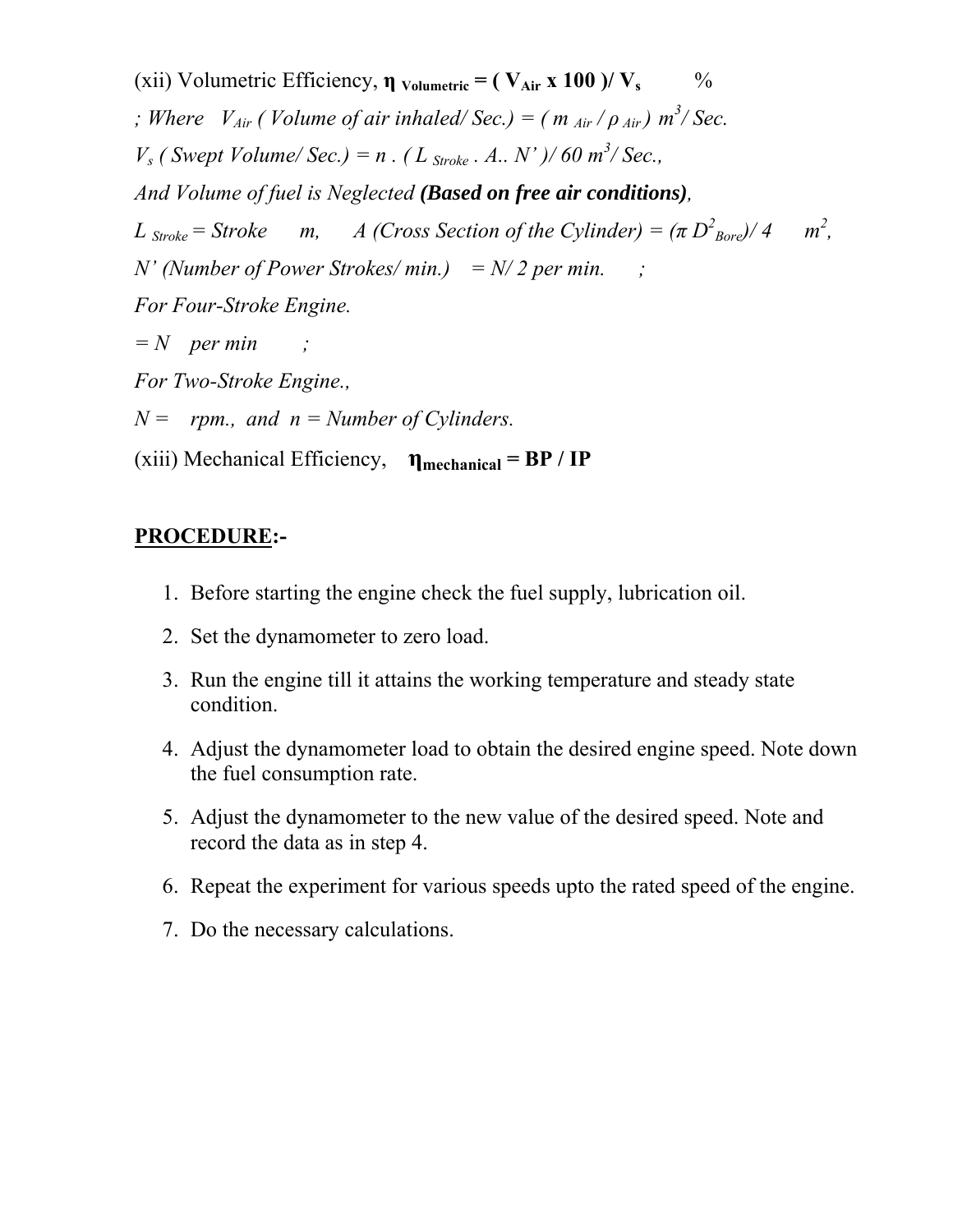#### **OBSERVATIONS:-**

| No. of Cylinders, n                               | $=$ Single                |                  |
|---------------------------------------------------|---------------------------|------------------|
| Brake Drum Diameter, D                            | $= 156 \times 10^{-3}$    | m                |
| Rope Diameter, d                                  | $= 18 \times 10^{-3}$     | m                |
| Bore, D <sub>Bore</sub>                           | $= 56.5 \times 10^{-3}$   | m                |
| Stroke, $L_{\text{Stroke}}$                       | $= 58.04 \times 10^{-3}$  | m                |
| Engine Displacement, V Swept                      | $= 145.45 \times 10^{-6}$ | m <sup>3</sup>   |
| Engine Horse Power, BHP                           | $= 7.48$                  | BHP at 5500 rpm. |
| Density of fuel (Petrol), $\rho_{\text{Fe}}$      | $= 720$ to 790            | $\text{Kg/m}^3$  |
| Density of Manometer fluid, $\rho_{\text{Water}}$ | $= 1,000$                 | $\text{Kg/m}^3$  |
| Calorific value of fuel (Petrol), C.V.            | $= 42000$                 | KJ/Kg            |
| Orifice Diameter, $d_0$                           | $= 25 \times 10^{-3}$     | m                |
| Co-efficient of Discharge, $C_d$                  | $= 0.6$                   |                  |
| Ambient Temperature, t <sub>a</sub>               | $=$                       | K                |
| Atmospheric Pressure, P <sub>a</sub>              | $= 1.01325$               | Bar              |

#### **OBSERVATIONS TABLE :-**

| Sl. No. | Engine Speed, | Dynamometer Spring Balance |                | Time taken for 50 | Manometer     |  |
|---------|---------------|----------------------------|----------------|-------------------|---------------|--|
|         | $N$ (rpm)     |                            | Readings, (Kg) | ml fuel,          | Reading,      |  |
|         |               | $S_2(Kg)$<br>$S_1$ (Kg)    |                | $t$ (Sec.)        | $\Delta h(m)$ |  |
|         |               |                            |                |                   |               |  |
|         |               |                            |                |                   |               |  |
|         |               |                            |                |                   |               |  |
|         |               |                            |                |                   |               |  |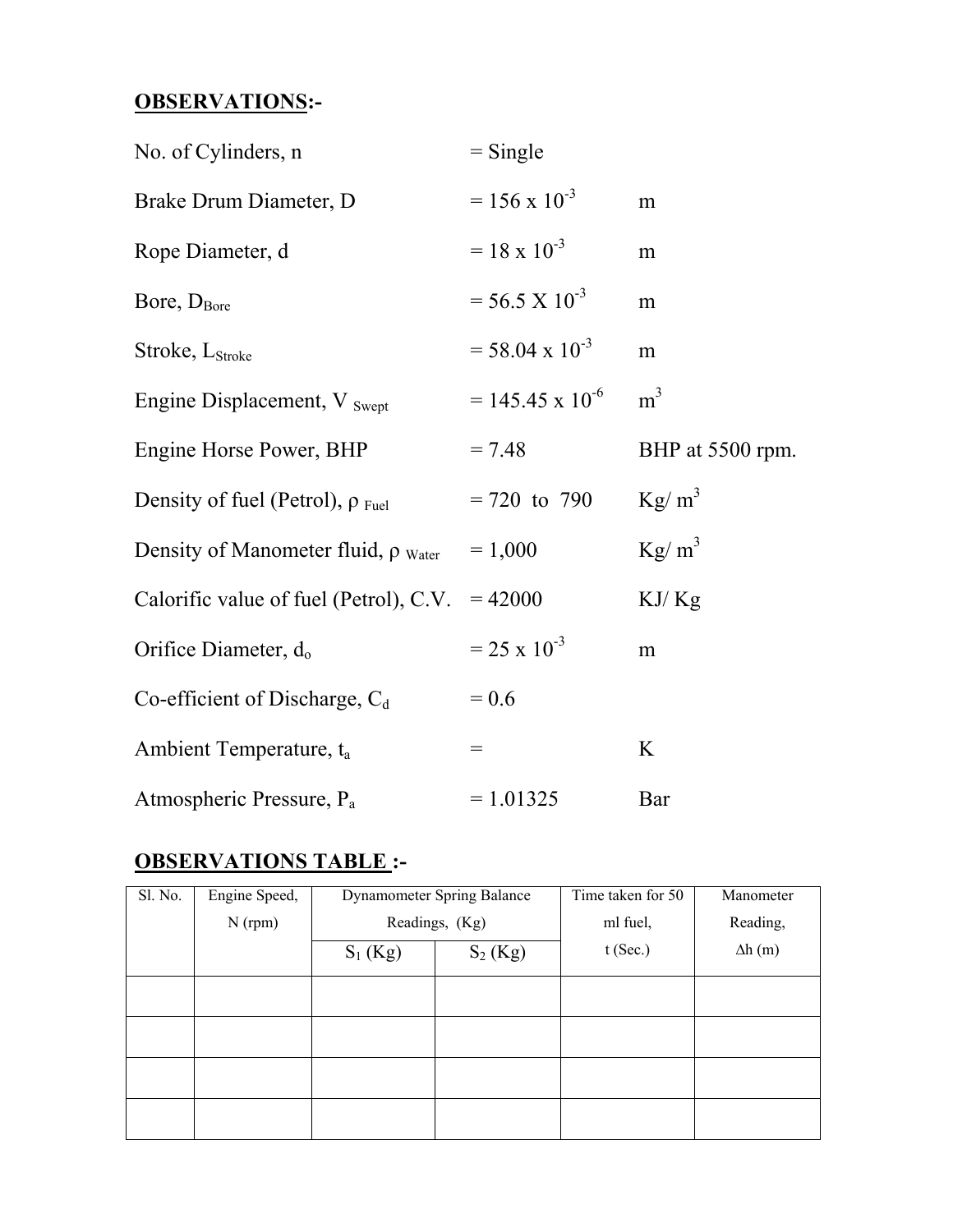#### **CALCULATIONS:-**

#### **RESULT TABLE:-**

| Sl.<br>No. | Engine<br>Speed,<br>$N$ (rpm) | Torque<br>$(N-m)$ | <b>Brake</b><br>Power,<br>BP<br>(KW) | Air<br>Consumption<br>Rate, m <sub>air</sub><br>(Kg/hr) | Fuel<br>Consumption<br>Rate,<br>$m_f$ (Kg/hr) | <b>BSFC</b><br>(Kg/KW<br>. hr) | <b>BMEP</b><br>(N/m <sup>2</sup> ) | $\ensuremath{\mathrm{A}}/\ensuremath{\mathrm{F}}$<br>Ratio | $\eta$ <sub>mech</sub><br>$\%$ age |
|------------|-------------------------------|-------------------|--------------------------------------|---------------------------------------------------------|-----------------------------------------------|--------------------------------|------------------------------------|------------------------------------------------------------|------------------------------------|
| 1.         |                               |                   |                                      |                                                         |                                               |                                |                                    |                                                            |                                    |
| 2.         |                               |                   |                                      |                                                         |                                               |                                |                                    |                                                            |                                    |
| 3.         |                               |                   |                                      |                                                         |                                               |                                |                                    |                                                            |                                    |
| 4.         |                               |                   |                                      |                                                         |                                               |                                |                                    |                                                            |                                    |

#### **RESULTS:-** Performance curves are plotted and they are similar to the standard performance Curves.

- 1. What is volumetric efficiency?
- 2. What is air fuel ratio in two stroke single cylinder petrol engine?
- 3. What is air delivery ratio in two stroke single cylinder petrol engine?
- 4. What is tapping efficiency?
- 5. Define pressure lose co-efficient?
- 6. Define excess Air factor?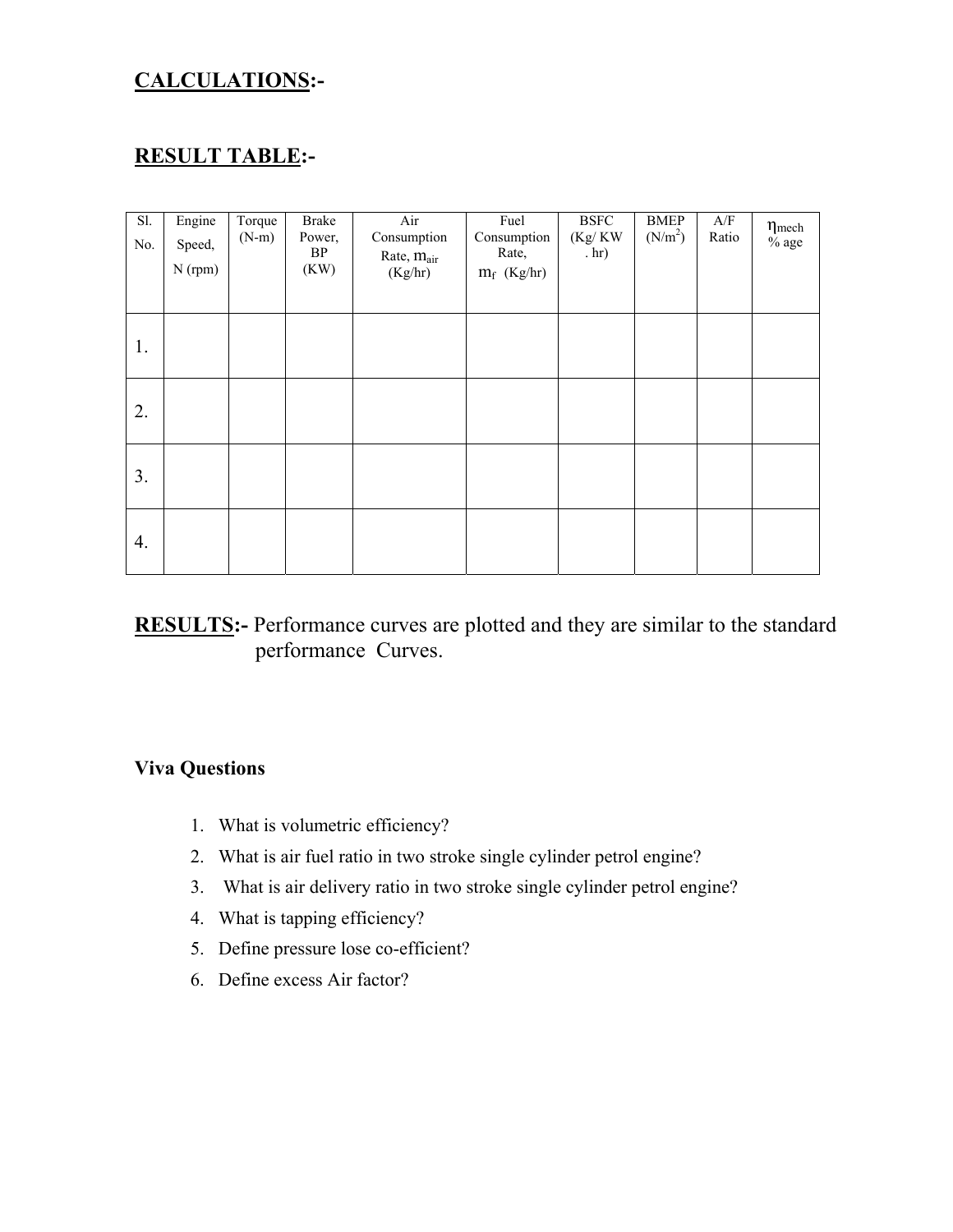**AIM**:- To determine Frictional Power of Four-Stroke , Single Cylinder Diesel (Constant Speed) Engine by Willian's Line Method.

**APPARATUS USED :-** Four-Stroke , Single Cylinder Diesel (Constant Speed) Engine Test Rig, Stop Watch, and Digital Tachometer.

#### **THEORY:-**

A curve between the fuel consumption rate and the Brake Power is called the Willain's Line. This method is used for determining the FP of the Diesel Engine, which is assumed to be independent of the load at constant speed. In this method, fuel consumption rate is measured for various loads at constant speed. The load on the engine is varies with the help of dynamometer and corresponding to each setting BP is calculated. Then a graph is drawn of fuel consumption rate against the BP, and is extended back to cut the BP axis. The negative BP then corresponds to the FP at a particular speed. This method is also enables to determine IP without the use of an indicator.

#### **FORMULE USED :-**

(i) Torque,  $T = 9.81$  x W x R  $_{Effective}$  N-m. *; Where R*  $_{E\text{ffective}} = (D + d)/2$  *or*  $(D + t_{Belt})/2$  *m, and W (Load) =*  $(S_1 - S_2)$  *Kg,* 

(ii) Brake Power,  $B P = (2\pi N T) / 60,000$  KW

*; Where*  $N = rpm$ ,  $T = Torque$   $N-m$ . (iii) Fuel Consumption,  $\mathbf{m}_f = (50 \text{ ml x } 10^{-6} \text{ x } \rho_{\text{Fuel}}) / (t)$  Kg/Sec.  $\implies$  Here; 1 ml = 10<sup>-3</sup> liters, and 1000 liters = 1 m<sup>3</sup>  $\implies$  So, 1 ml = 10<sup>-6</sup> m<sup>3</sup>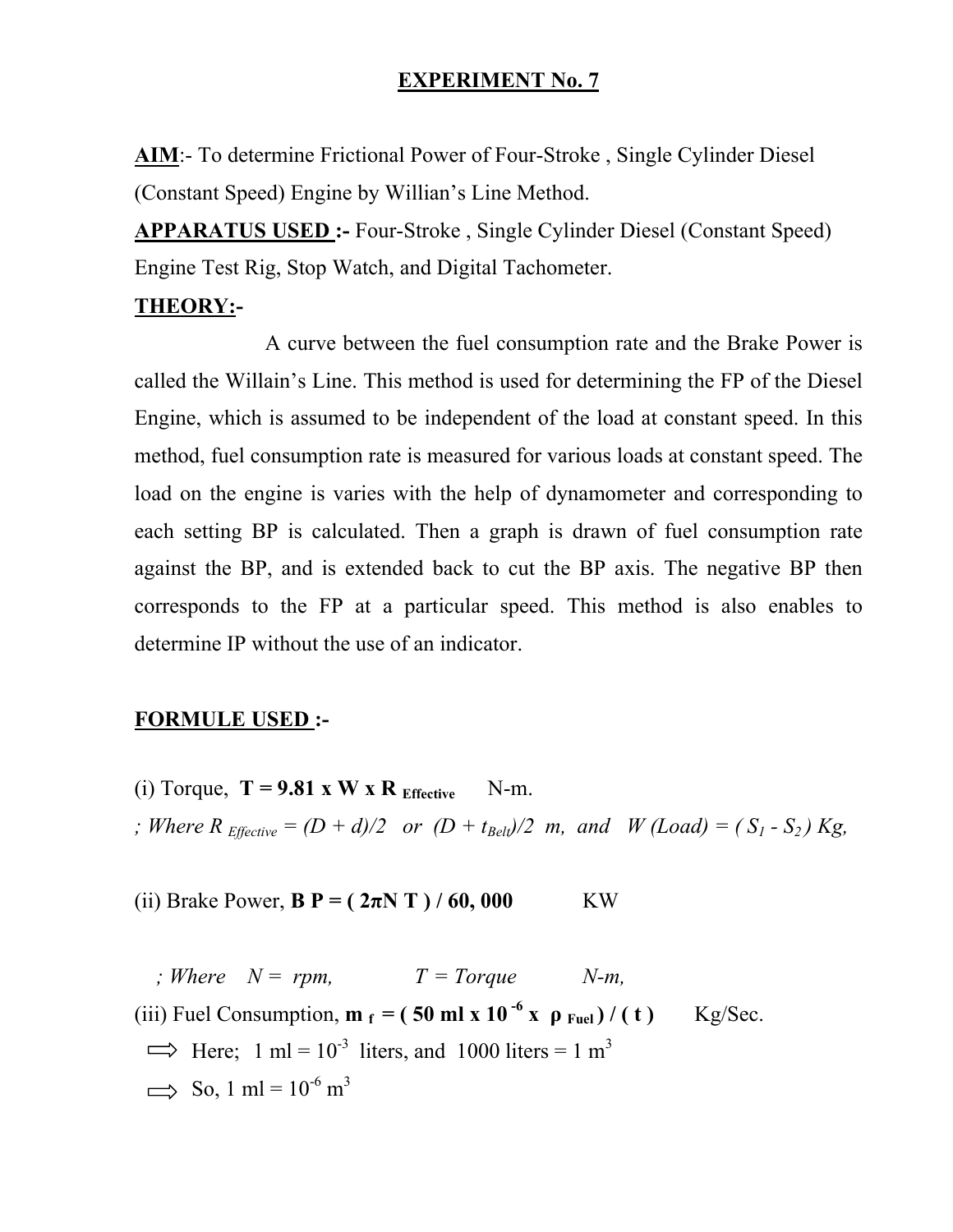(iv) Brake Specific Fuel Consumption,  $B S F C = (m_f x 3600) / B P$  Kg/ KW . hr

(v) Friction Power, **F P = From BSFC vs BP Curve.** KW

(vi) Indicated Power,  $IP = BP + FP$  **KW** 

## **PROCEDURE:-**

- 1. Before starting the engine check the fuel supply, lubrication oil, and availability of cooling water.
- 2. Set the dynamometer to zero load.
- 3. Run the engine till it attains the working temperature and steady state condition.
- 4. Adjust the dynamometer load to obtain the desired engine speed. Note down the fuel consumption rate.
- 5. Change the dynamometer load so that the engine speed Change, to maintain the engine speed constant fuel consumption increases.
- 6. Note down the fuel consumption rate at this load setting.
- 7. Repeat steps 5 and 6 for various loads.
- 8. Disengage the dynamometer and stop the engine.
- 9. Do the necessary calculation.

## **OBSERVATIONS:-**

| Engine Speed, N                                | $= 1500$                 | rpm      |
|------------------------------------------------|--------------------------|----------|
| No. of Cylinders, n                            | $=$ Single               |          |
| Calorific Value of Fuel, C.V.                  | $= 38,000$               | KJ/Kg    |
| Density of fuel (Diesel), $\rho_{\text{fuel}}$ | $= 810$ to 910           | $Kg/m^3$ |
| Brake Drum Diameter, D.                        | $= 181.5 \times 10^{-3}$ | m        |
| Rope Diameter, d                               | $=$                      | m        |
| or                                             |                          |          |
| Belt thickness, t <sub>Belt</sub>              | $= 5.5 \times 10^{-3}$   | m        |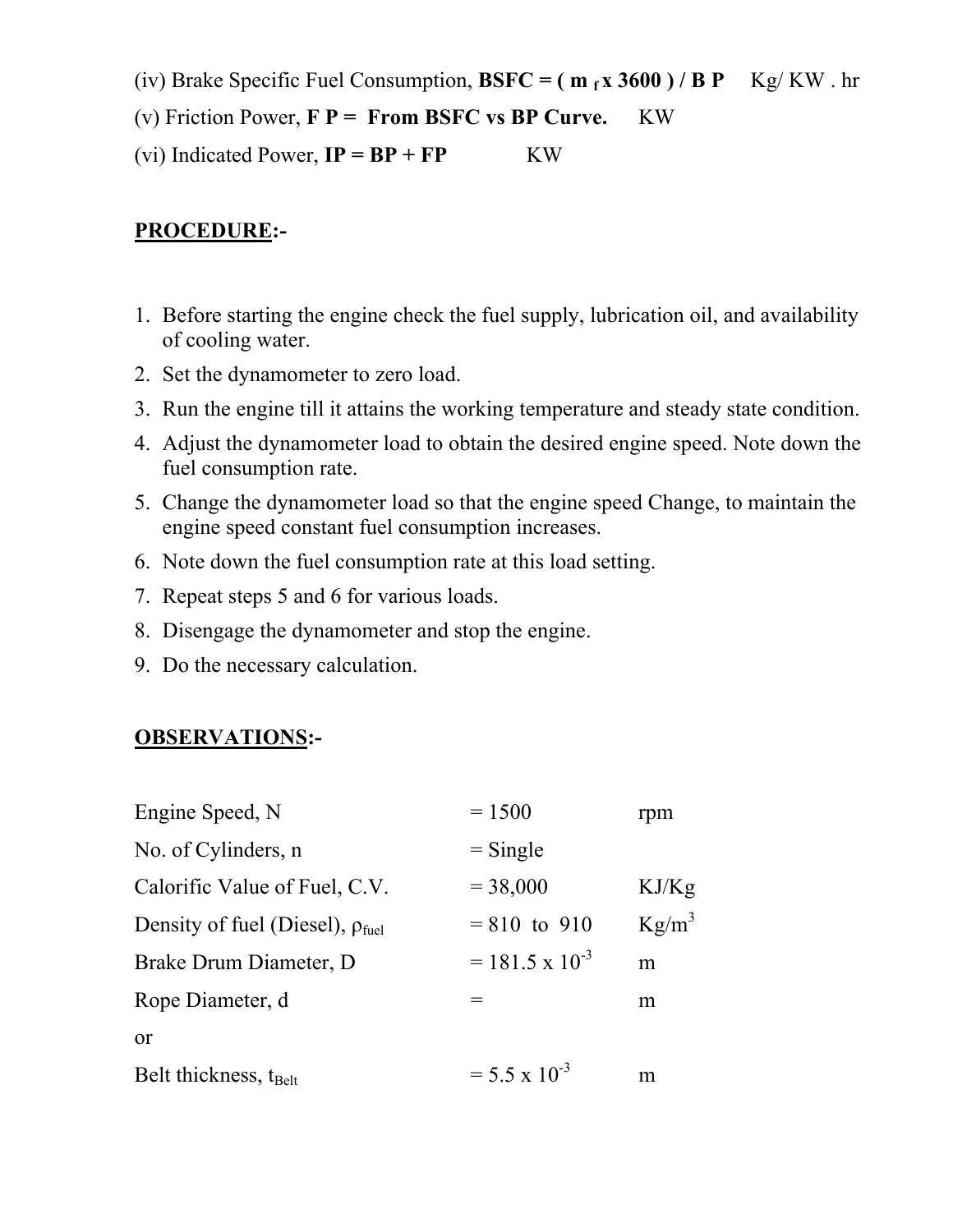## **OBSERVATIONS TABLE :-**

| Sl. No. | Engine Speed, N (rpm) | Dynamometer Spring Balance Readings, (Kg) | Time taken for 50 ml |                |  |
|---------|-----------------------|-------------------------------------------|----------------------|----------------|--|
|         |                       | $S_1$ (Kg)                                | $S_2(Kg)$            | fuel, t (Sec.) |  |
| 1.      | 1500                  |                                           |                      |                |  |
| 2.      | 1500                  |                                           |                      |                |  |
| 3.      | 1500                  |                                           |                      |                |  |
| 4.      | 1500                  |                                           |                      |                |  |

## **CALCULATIONS:-**

#### **RESULT TABLE:-**

| Sl. No. | Engine Speed,<br>$N$ (rpm) | Brake Power,<br>BP(KW) | Fuel Consumption,<br>$m_f$ (Kg/Sec) | Brake Specific Fuel Consumption,<br>BSFC (Kg/KW .hr) |
|---------|----------------------------|------------------------|-------------------------------------|------------------------------------------------------|
|         | 1500                       |                        |                                     |                                                      |
| ∠.      | 1500                       |                        |                                     |                                                      |
|         | 1500                       |                        |                                     |                                                      |
|         | 1500                       |                        |                                     |                                                      |

**RESULT:-** Performance curves are plotted and they are similar to the standard performance Curves and FP is calculated By **Willian's line Method**.

- 1. What is fan dynamometer?
- 2. Explain an automatic fuel flow meter?
- 3. Explain the method of measurement of smoke by comparison method?
- 4. Define the friction power?
- 5. Define Willian's lines methods?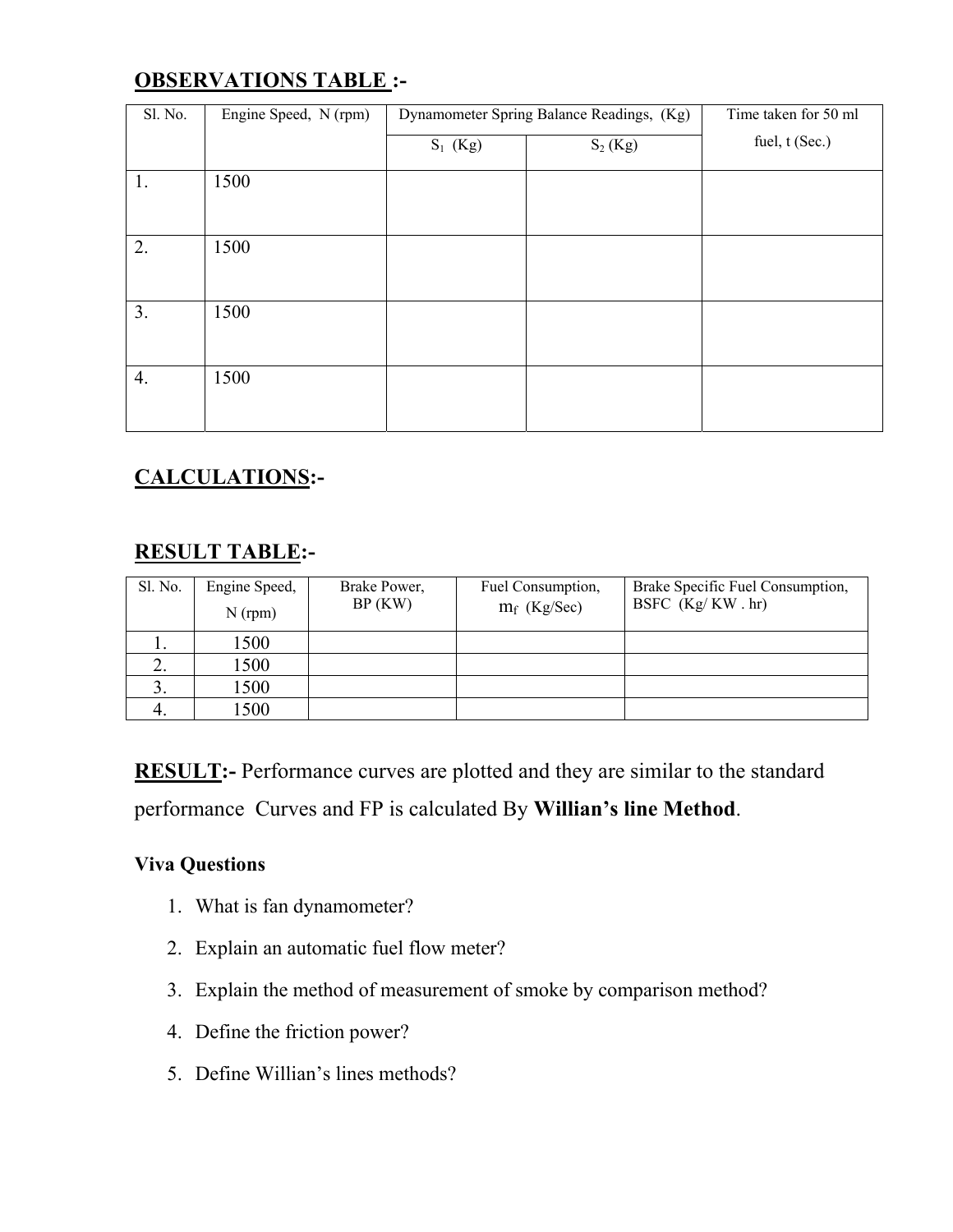**AIM:-** To perform constant speed performance test on a Four-Stroke Single-Cylinder Diesel Engine & Draw curves of (i) BP vs Fuel Rate, Air Rate and A/F ratio and (ii) BP vs BMEP, Mechanical Efficiency & BSFC.

#### **APPARATUS USED: -** Four-Stroke , Single-Cylinder (Constant Speed) Diesel

Engine Test Rig, Stop Watch, and Digital Tachometer.

#### **THEORY:-**

 Under some circumstances (i.e Electric Generator) C. I. Engines are required to run at constant speed. For this purpose the test is to be performed at constant speed and the load is varied from zero to maximum. When load on the engine increases its speed decreases. Accordingly the fuel supply is adjusted to keep the engine speed constant. Corresponding to each load setting, dynamometer readings and fuel consumption rate are measured. The BP, BSFC, BMEP, A/F, and Mechanical Efficiency are calculated from measured data and plotted against the load.

#### **FORMULE USED:-**

(i) Torque,  $T = 9.81$  x W x R  $_{\text{Effective}}$  N-m. *Where R*  $_{Effective} = (D + d)/2$  *or*  $(D + t_{Belt})/2$  *m, and W (Load) =*  $(S_1 - S_2)Kg$ *,* 

(ii) Brake Power,  $B P = (2\pi N T) / 60,000$  KW

*; Where*  $N = rpm$ ,  $T = Torque$   $N-m$ ,

(iii) Fuel Consumption,  $\mathbf{m}_f = (50 \text{ ml x } 10^{-6} \text{ x } \rho_{\text{Fe}})/(\text{ t})$ 

Kg/Sec.

- $\implies$  Here; 1 ml = 10<sup>-3</sup> liters, and 1000 liters = 1 m<sup>3</sup>
- $\implies$  So, 1 ml = 10<sup>-6</sup> m<sup>3</sup>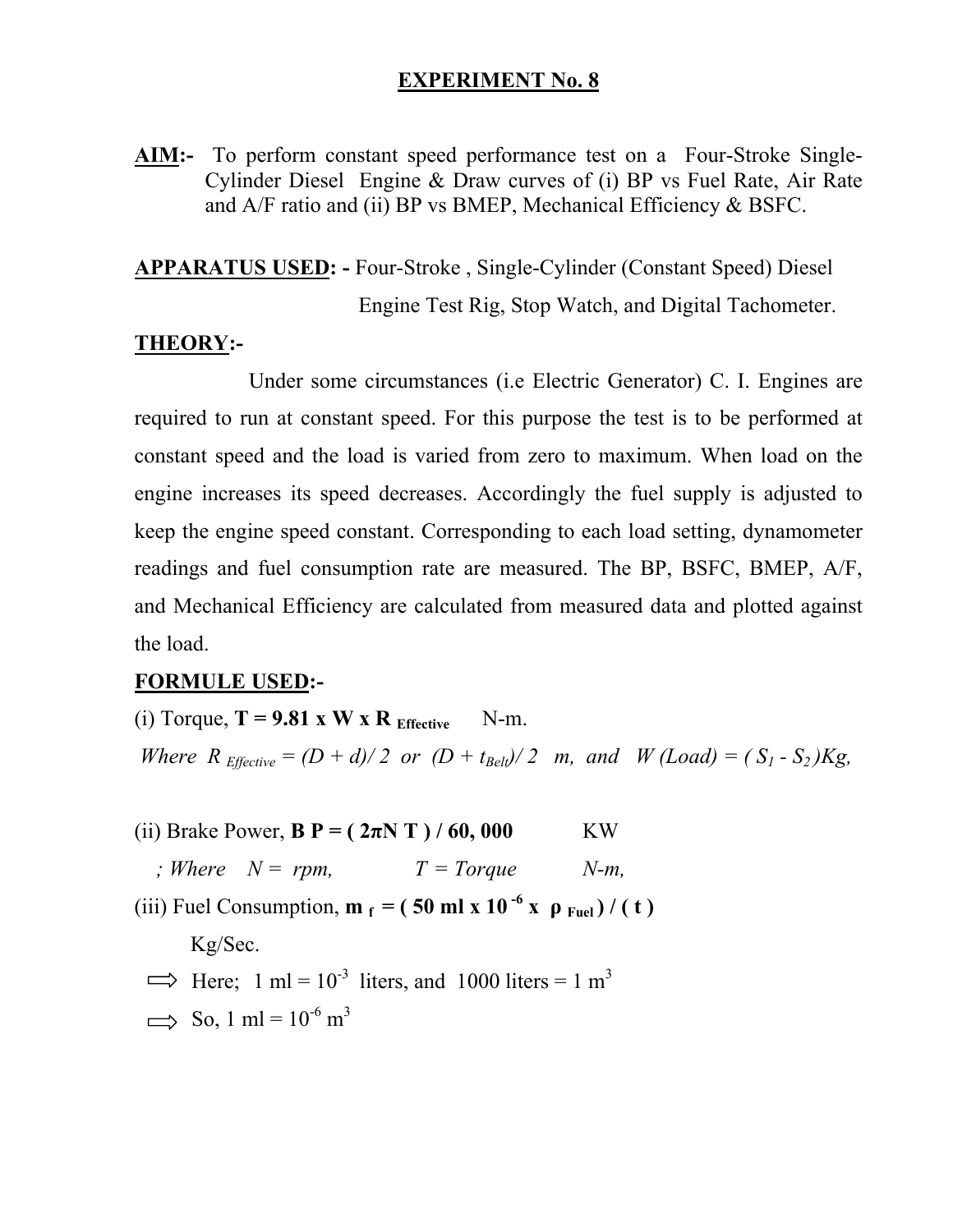(iv) Brake Mean Effective Pressure, **BMEP** =  $(BP \times 60,000)$  (L stroke  $X A X N'$ )  $N/m<sup>2</sup>$ 

*; Where*  $L_{\text{Stroke}} = \text{Stroke}$  *m, A (Cross Section of the Cylinder)* =  $(\pi D_{\text{Bore}}^2)$ / 4  $m^2$ ,

*N' (Number of Power Strokes/ min.) = N/ 2 per min. ; For Four-Stroke Engine.* = N per min; For Two-Stroke Engine., and  $N =$  rpm.

(v) Brake Specific Fuel Consumption,  $B S F C = (m_f x 3600) / B P Kg/KW$ . hr

(vi) Mass of the Air,  $\mathbf{m}_{\text{Air}} = \mathbf{C_d} \mathbf{A_o} \sqrt{2} \mathbf{g} \Delta \mathbf{h} \mathbf{\rho}_{\text{Air}} \mathbf{\rho}_{\text{Water}}$  Kg/ Sec

*; Where*  $C_d$  ( Co-efficient of Discharge ) = 0.6,  $\rho_{Air} = (P_a x 10^2) / (R x T_a)$  $Kg/m^3 A_o$  (Area of Orifice ) =  $(\pi d_o^2)/4$   $m^2$ ,  $P_a = 1.01325$  Bar,  $R =$ 

0.287 KJ/Kg  $\cdot$  K,  $T_a = (t_a + 273)$  K,  $t_a =$  Ambient Temperature <sup>o</sup>C

(vii) Air Fuel Ratio,  $A/F = (m_{Air}/m_f)$  Kg/ Kg of Fuel

(viii) Mechanical Efficiency, **η mechanical = BP / IP**

#### **PROCEDURE:-**

- 1. Before starting the engine check the fuel supply, lubrication oil, and availability of cooling water.
- 2. Set the dynamometer to zero load.
- 3. Run the engine till it attains the working temperature and steady state condition.
- 4. Adjust the dynamometer load to obtain the desired engine speed. Note down the fuel consumption rate.
- 5. Change the dynamometer load so that the engine speed Change, to maintain the engine speed constant fuel consumption increases.
- 6. Note down the fuel consumption rate, speed, air inlet temperature, at this load setting.
- 7. Repeat steps 5 and 6 for various loads.
- 8. Disengage the dynamometer and stop the engine.
- 9. Do the necessary calculation.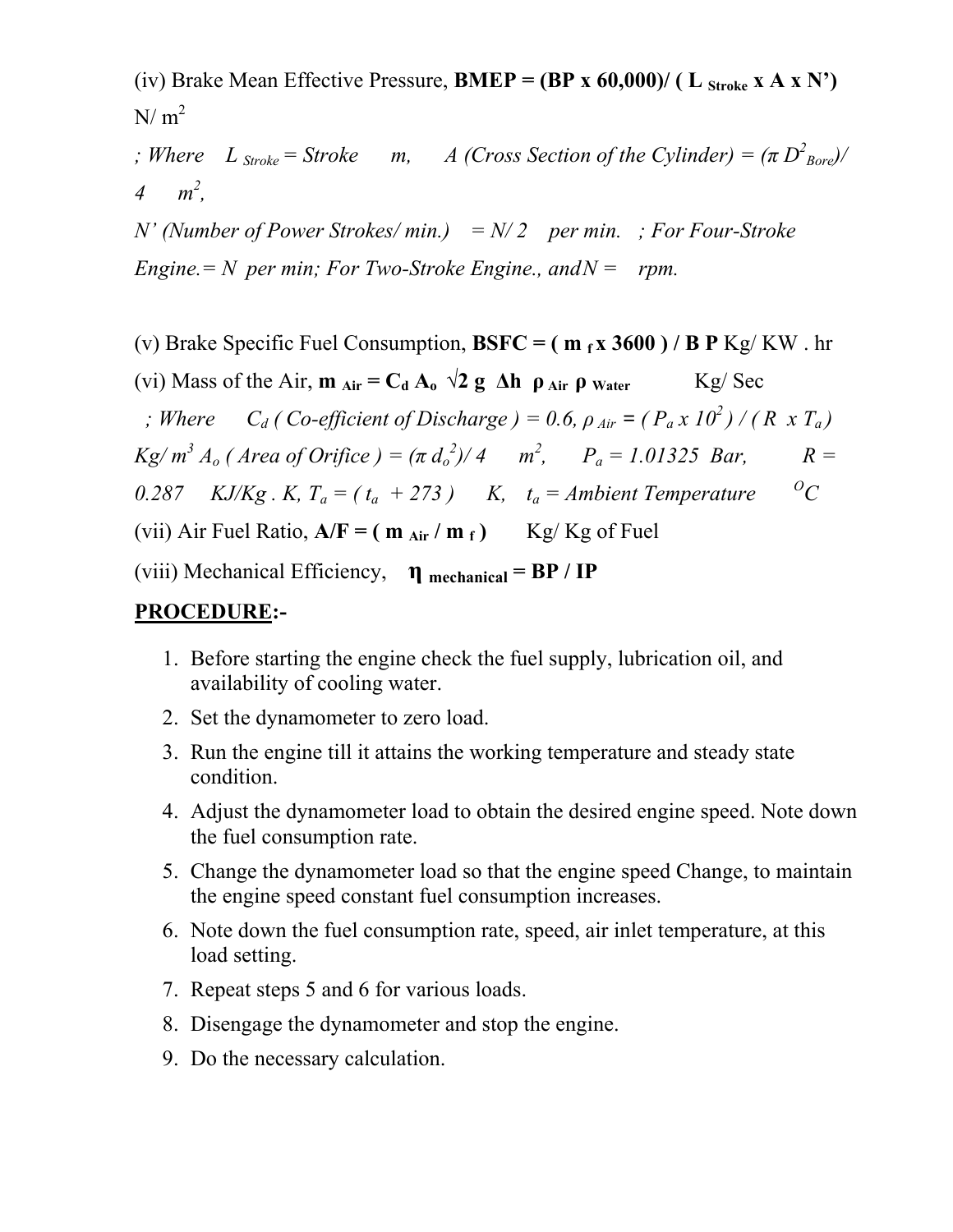## **OBSERVATIONS:-**

| Engine Speed, N                                | $= 1500$                 | rpm           |
|------------------------------------------------|--------------------------|---------------|
| No. of Cylinders, n                            | $=$ Single               |               |
| Bore Diameter, D <sub>bore</sub>               | $=$                      | m             |
| Stroke Length, L <sub>stroke</sub>             | $=$                      | m             |
| Calorific Value of Fuel, C.V.                  | $= 38,000$               | KJ/Kg         |
| Gas Constant, R                                | $= 0.287$                | $KJ/Kg$ . $K$ |
| Ambient Temperature, t <sub>a</sub>            | $=$                      | $\rm ^{o}C$   |
| Atmospheric Pressure, P <sub>a</sub>           | $= 1.01325$              | Bar           |
| Orifice Diameter, d <sub>o</sub>               | $= 25 \times 10^{-3}$    | m             |
| Co-efficient of Discharge, $C_d$               | $= 0.6$                  |               |
| Specific Gravity of fuel, $\rho_{\text{fuel}}$ | $= 810$ to 910           | $Kg/m^3$      |
| Density of Water, $\rho_{\text{water}}$        | $= 1,000$                | $Kg/m^3$      |
| Brake Drum Diameter, D                         | $= 181.5 \times 10^{-3}$ | m             |
| Rope Diameter, d                               | $=$                      | m             |
| or                                             |                          |               |
| Belt thickness, t Belt                         | $= 5.5 \times 10^{-3}$   | m             |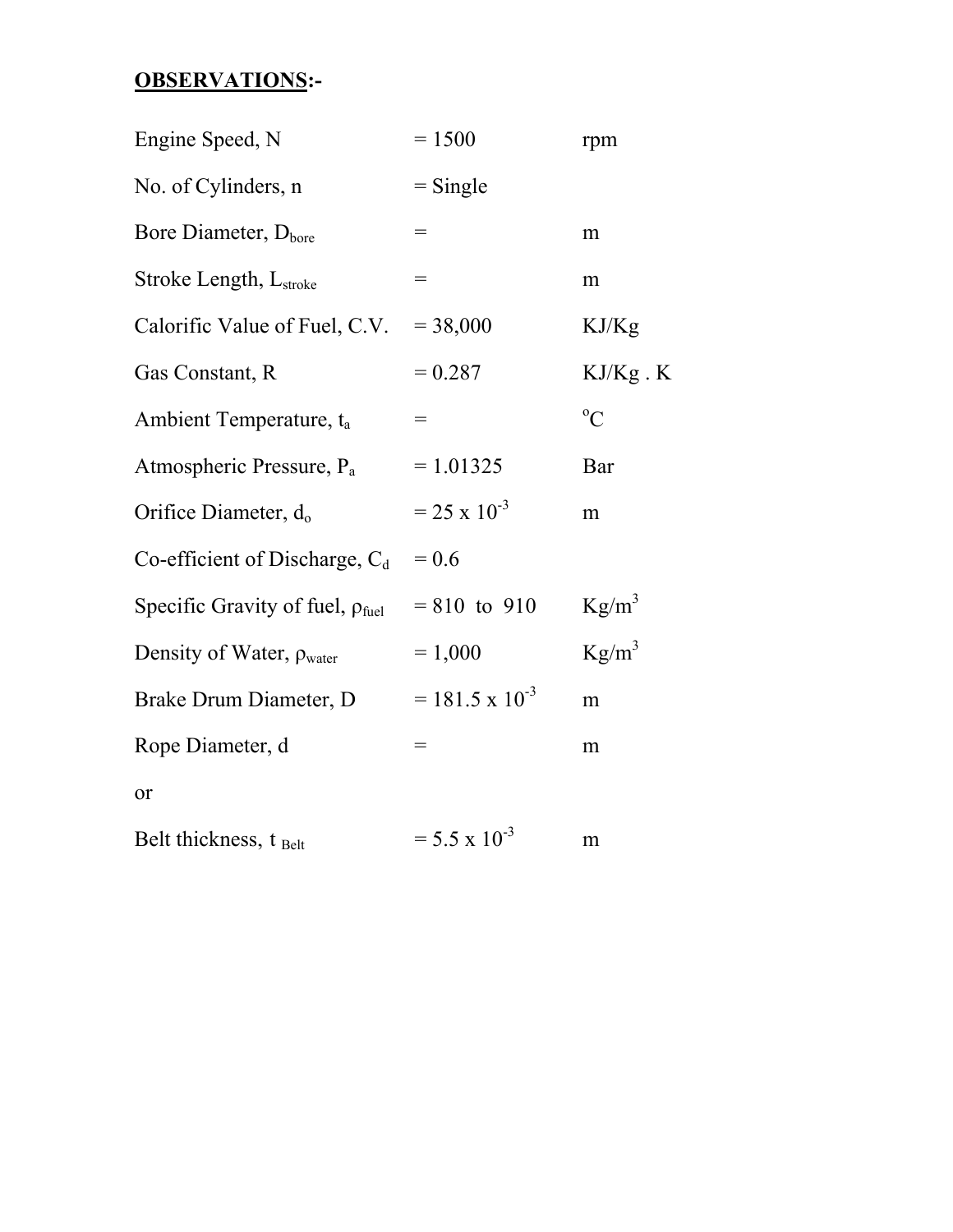## **OBSERVATIONS TABLE :-**

| S.  | Engine    | Dynamometer Spring |                        | Time taken for 50 ml fuel, | Manometer     |
|-----|-----------|--------------------|------------------------|----------------------------|---------------|
| No. | Speed,    |                    | Balance Readings, (Kg) | $t$ (Sec.)                 | Reading,      |
|     | $N$ (rpm) | $S_1$              | $S_2$                  |                            | $\Delta h(m)$ |
|     |           | (Kg)               | (Kg)                   |                            |               |
| 1.  | 1500      |                    |                        |                            |               |
|     |           |                    |                        |                            |               |
| 2.  | 1500      |                    |                        |                            |               |
|     |           |                    |                        |                            |               |
| 3.  | 1500      |                    |                        |                            |               |
|     |           |                    |                        |                            |               |
| 4.  | 1500      |                    |                        |                            |               |
|     |           |                    |                        |                            |               |

## **CALCULATIONS:-**

**RESULT TABLE:-**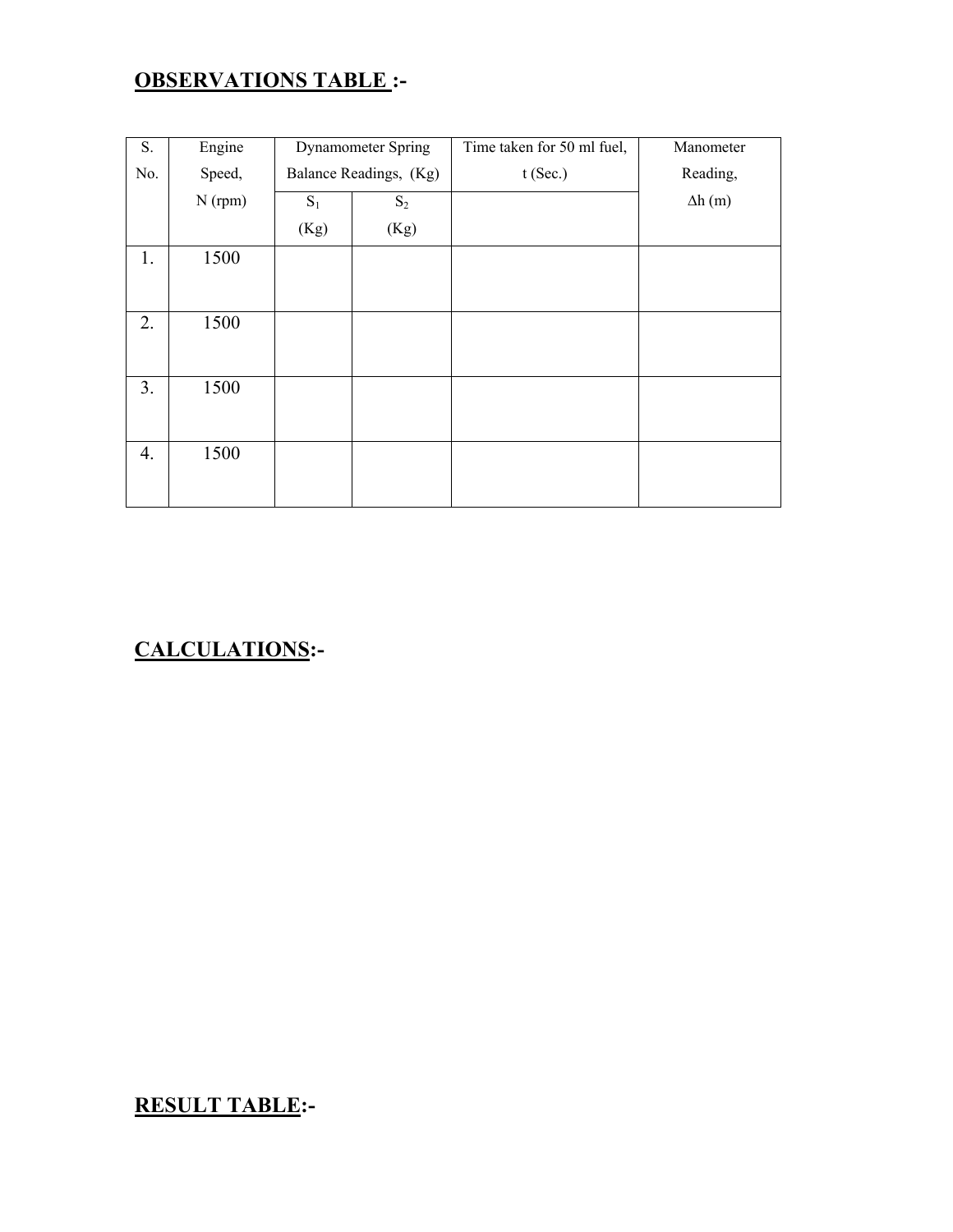| Sl.<br>No. | Engine<br>Speed,<br>$N$ (rpm) | <b>Brake</b><br>Power,<br>BP(KW) | Fuel<br>Consumption,<br>$m_f$ (Kg/hr) | <b>BSFC</b><br>$(Kg/KW)$ .<br>hr) | <b>BMEP</b><br>$(N/m^2)$ | A/F<br>Ratio | Air<br>Consumption<br>Rate<br>(Kg/hr) | $\eta$ <sub>mech</sub><br>$\%$ age |
|------------|-------------------------------|----------------------------------|---------------------------------------|-----------------------------------|--------------------------|--------------|---------------------------------------|------------------------------------|
| 1.         | 1500                          |                                  |                                       |                                   |                          |              |                                       |                                    |
| 2.         | 1500                          |                                  |                                       |                                   |                          |              |                                       |                                    |
| 3.         | 1500                          |                                  |                                       |                                   |                          |              |                                       |                                    |
| 4.         | 1500                          |                                  |                                       |                                   |                          |              |                                       |                                    |

**RESULTS:-** Performance curves are plotted and they are similar to the standard performance Curves.

- 1. What is break power ?
- 2. Define speed performance test on a four-stroke single Cylinder diesel engine?
- 3. What is Air rate and A/F ratio in a four-stroke single Cylinder diesel engine?
- 4. What is combustion phenomenon?
- 5. What is indicated power ?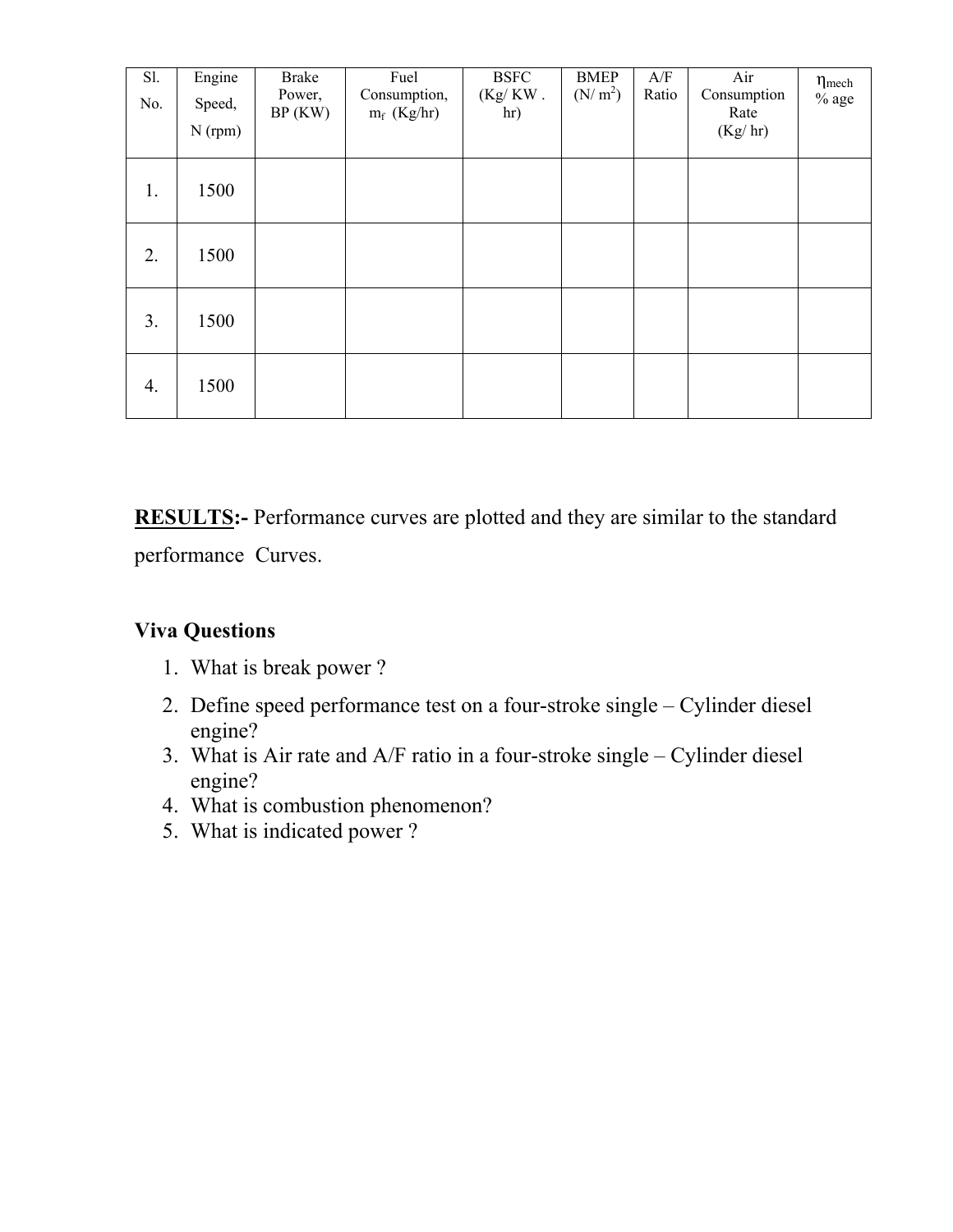**AIM:-** To Study and Determine the effect of A/F Ratio on the performance of the Two-Stroke, Single-Cylinder Petrol Engine.

**APPARATUS USED :-** Two-Stroke, Single-Cylinder Petrol Engine Test Rig, Stop Watch, and Digital Tachometer.

#### **THEORY:-**

 Air fuel ratio has a major effect on the performance of the I. C. Engine. The Air fuel ratio of a S. I. Engine lies in the range of 10: 1, to 22: 1 depends upon the power requirements and the economic running of the engine. Richer mixtures are required for idle and full throttle running of the engine. Whereas for the mid-range , weaker mixtures are required. The mixture corresponding to the minimum fuel consumption is known as the Best Economy Mixture. It is nearly 15:1.Accurate measurement of air flow into the engine is difficult to achieve in practice, due not only to the nature of the air itself, but also the conditions under which the measurement has to be made.The common method of measuring the air flow rate is the tank and orifice method. During suction stroke the pressure inside the tank is less than the atmospheric pressure. The air enters the tank through the orifice plate , and by applying the Bernaulli's equation the air flow rate can be measured. The fuel consumption can be measured by noting down the fuel consumed during specified time. Thus the air fuel ratio can be set to desired value. The accuracy of the air flow measurement depends on the steady state conditions of air flow through the orifice and the damping of the pulsating effect.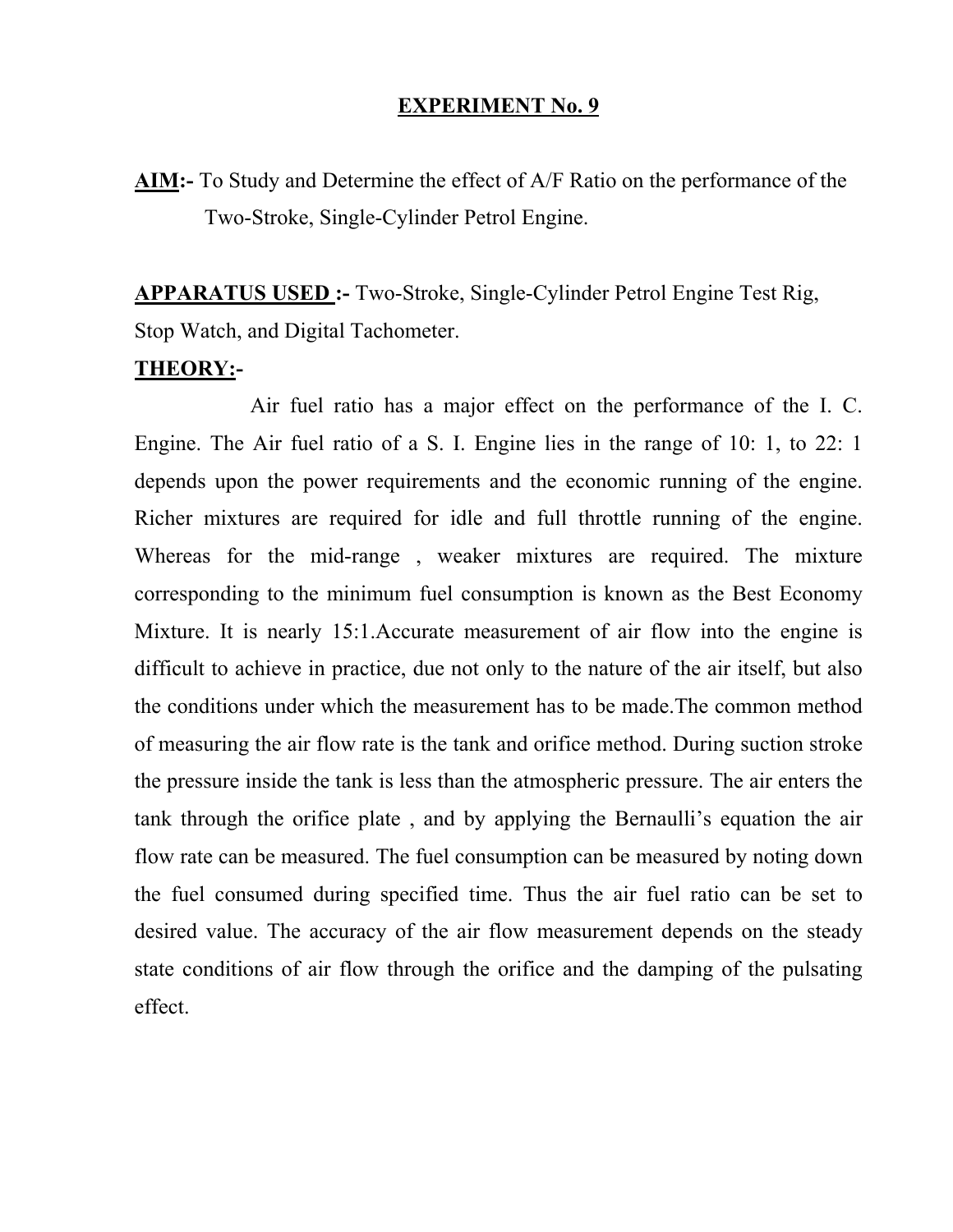#### **FORMULE USED:-**

- (i) Torque,  $T = 9.81$  x W x R  $_{\text{Effective}}$  N-m.
- *; Where*  $R_{\text{Effective}} = (D + d)/2$  m, and  $W (Load) = (S_1 S_2)$  Kg,
- (ii) Brake Power,  $B P = (2\pi N T) / 60,000$  KW
	- *; Where*  $N = rpm$ ,  $T = Torque$   $N-m$ ,

(iii) Fuel Consumption,  $\mathbf{m}_f = (50 \text{ ml x } 10^{-6} \text{ x } \rho_{\text{Full}}) / (t)$  Kg/Sec.  $\implies$  Here; 1 ml = 10<sup>-3</sup> liters, and 1000 liters = 1 m<sup>3</sup>  $\implies$  So, 1 ml = 10<sup>-6</sup> m<sup>3</sup>

(iv) Brake Specific Fuel Consumption,  $B S F C = (m_f x 3600) / B P$  Kg/ KW. hr

(v) Mass of the Air,  $\mathbf{m}_{\text{Air}} = \mathbf{C_d} \mathbf{A_o} \sqrt{2} \mathbf{g} \Delta \mathbf{h} \mathbf{\rho}_{\text{Air}} \mathbf{\rho}_{\text{water}}$  Kg/ Sec

$$
, Where Cd (Co-efficient of Discharge) = 0.6,
$$
  
\n
$$
\rho_{Air} = (P_a x 10^2) / (R x T_a) Kg/m^3
$$
  
\n
$$
A_o (Area of Orijfice) = (\pi d_o^2) / 4 m^2,
$$
  
\n
$$
P_a = 1.01325 Bar, R = 0.287 KJ/Kg.K,
$$
  
\n
$$
T_a = (t_a + 273) K, t_a = Ambient Temperature C
$$

(vi) Air Fuel Ratio,  $A/F = (m_{Air}/m_f)$  Kg/ Kg of Fuel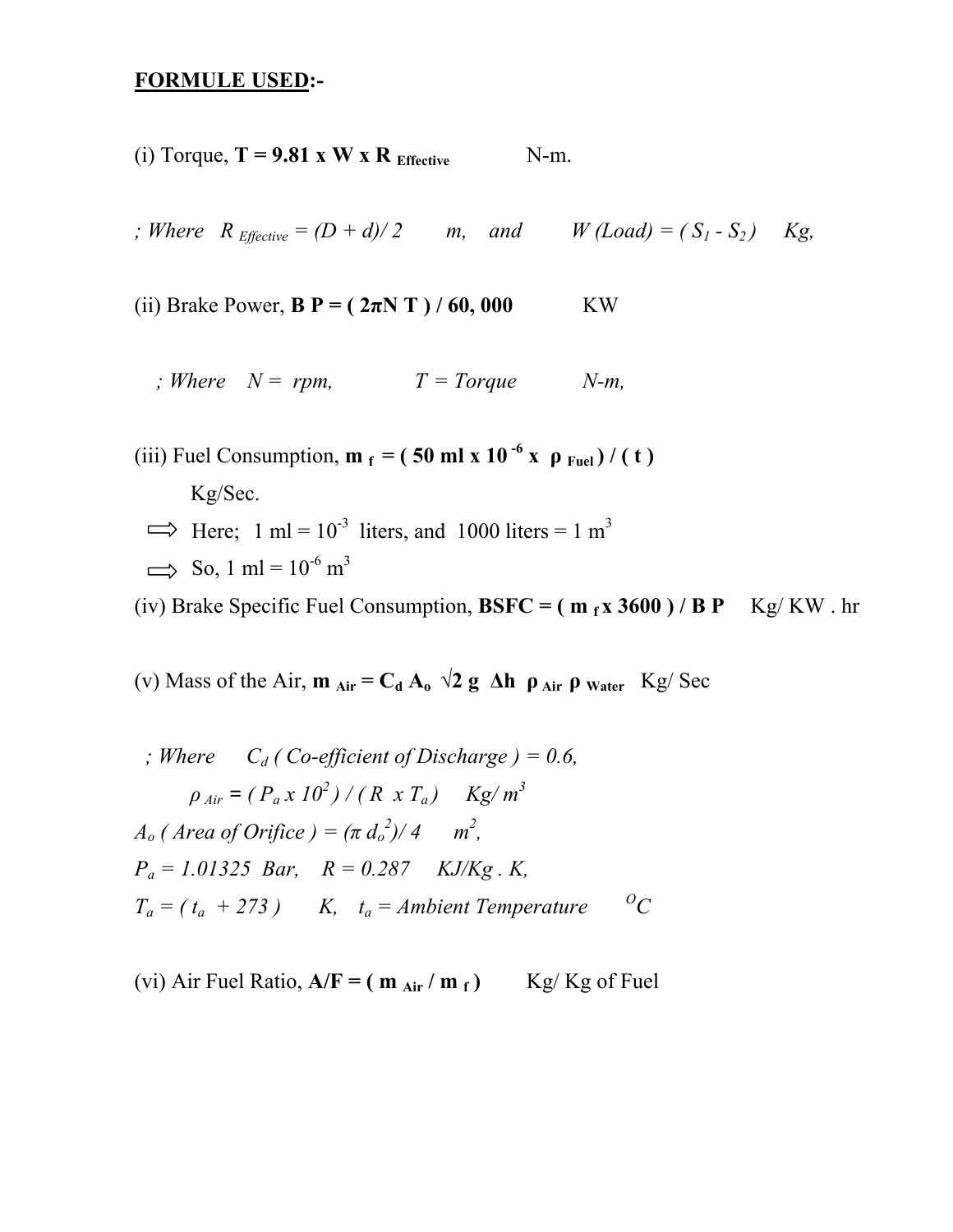#### **PROCEDURE:-**

- 1. Before starting the engine check the fuel supply, and lubrication oil.
- 2. Set the dynamometer to zero load.
- 3. Run the engine till it attains the working temperature and steady state condition.
- 4. Adjust the dynamometer load to obtain the desired engine speed.
- 5. Note down the dynamometer load reading and fuel consumption rate.
- 6. Repeat the experiments for various air fuel ratios and different loads, and same speed.
- 7. Disengage the dynamometer, and stop the engine.
- 8. Do the necessary calculation, and plot the graphs.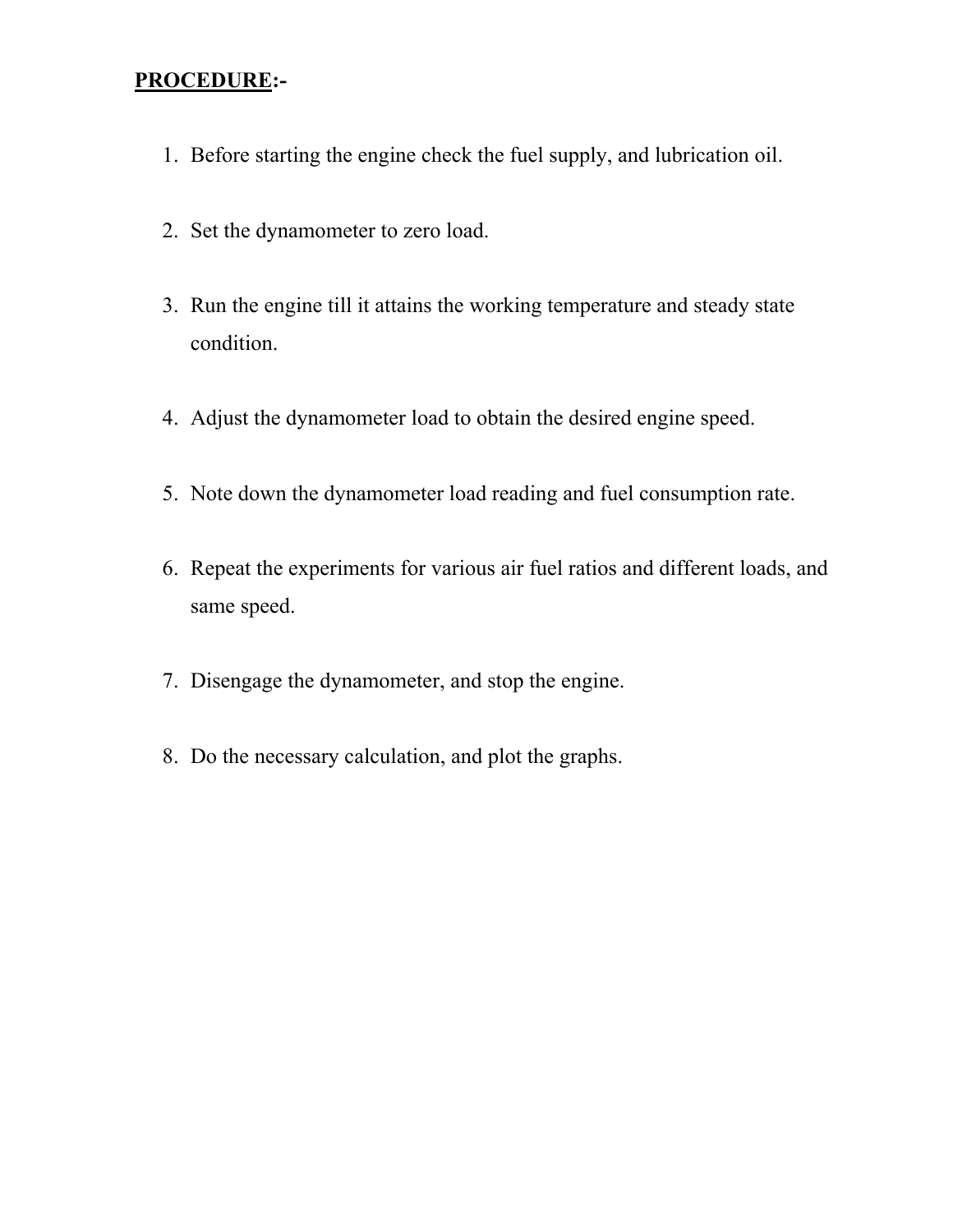## **OBSERVATIONS:-**

| No. of Cylinders, n                            | $=$ Single                   |                  |
|------------------------------------------------|------------------------------|------------------|
| Calorific Value of Fuel, C.V.                  | $= 42,000$                   | KJ/Kg            |
| Gas Constant, R                                | $= 0.287$                    | $KJ/Kg$ . $K$    |
| Ambient Temperature, t <sub>a</sub>            | $\!\!\!=\!\!\!\!$            | $\rm ^{o}C$      |
| Atmospheric Pressure, P <sub>a</sub>           | $= 1.01325$                  | Bar              |
| Orifice Diameter, d <sub>o</sub>               | $= 25 \times 10^{-3}$        | m                |
| Co-efficient of Discharge, $C_d$               | $= 0.6$                      |                  |
| Density of fuel (Petrol), $\rho_{\text{fuel}}$ | $= 720$ to 790               | $Kg/m^3$         |
| Density of Water, $\rho_{\text{water}}$        | $= 1,000$                    | $Kg/m^3$         |
| Brake Drum Diameter, D                         | $= 156 \times 10^{-3}$       | m                |
| Rope Diameter, d                               | $= 18 \times 10^{-3}$        | m                |
| Bore, $D_{Bore}$                               | $= 56.5 \times 10^{-3}$      | m                |
| Stroke, L <sub>Stroke</sub>                    | $=$ 58.04 x 10 <sup>-3</sup> | m                |
| Engine Displacement, V Swept                   | $= 145.45 \times 10^{-6}$    | m <sup>3</sup>   |
| Engine Horse Power, BHP                        | $= 7.48$                     | BHP at 5500 rpm. |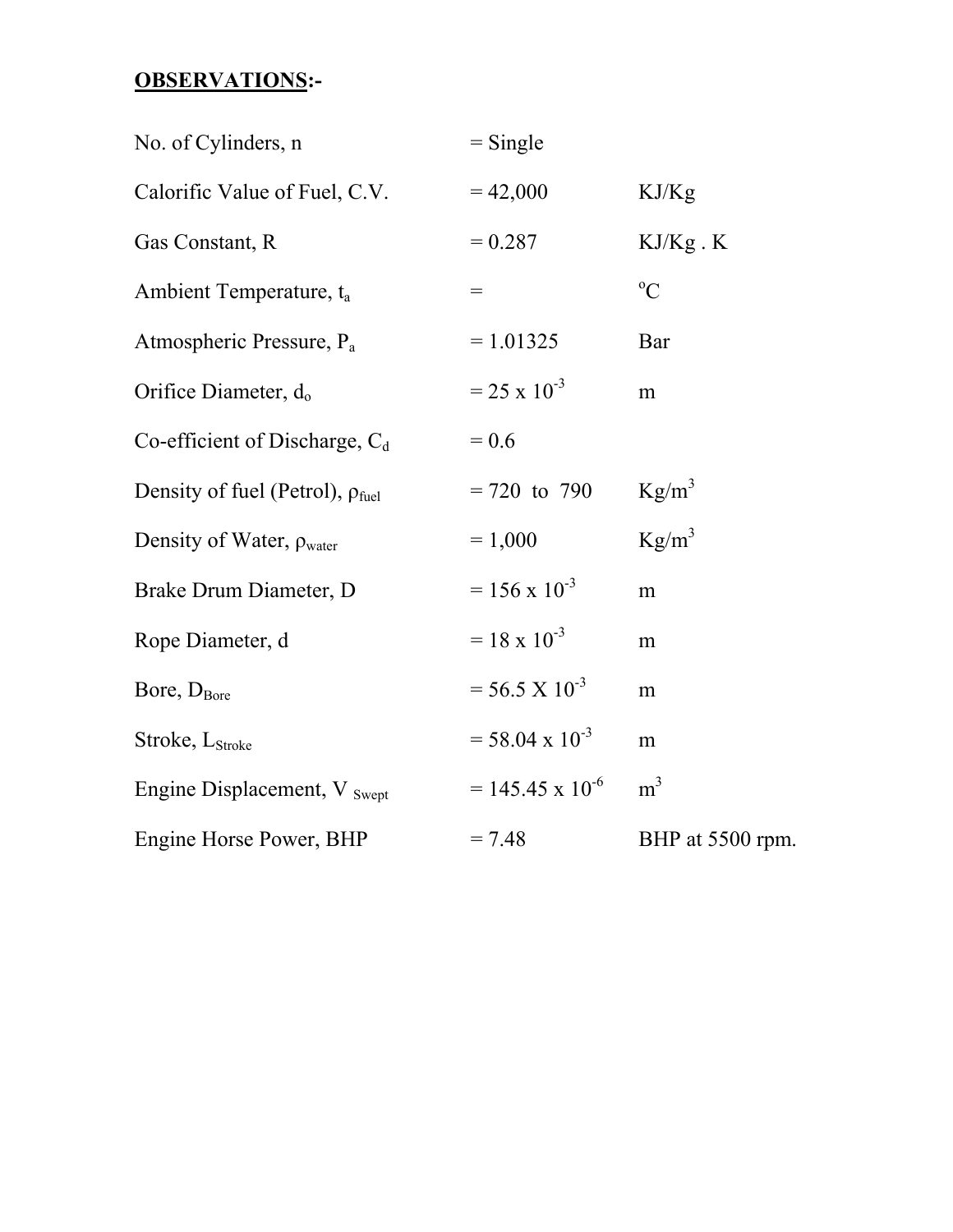#### **OBSERVATIONS TABLE :-**

| Sl. No. | Engine Speed, | Dynamometer Spring |                        | Time taken for 50 ml | Manometer Reading, |            |  |
|---------|---------------|--------------------|------------------------|----------------------|--------------------|------------|--|
|         | $N$ (rpm)     |                    | Balance Readings, (Kg) | fuel,                | $\Delta h(m)$      |            |  |
|         |               | $S_1$<br>$S_2$     |                        |                      |                    | $t$ (Sec.) |  |
|         |               | (Kg)<br>(Kg)       |                        |                      |                    |            |  |
| 1.      |               |                    |                        |                      |                    |            |  |
| 2.      |               |                    |                        |                      |                    |            |  |
| 3.      |               |                    |                        |                      |                    |            |  |
| 4.      |               |                    |                        |                      |                    |            |  |

#### **CALCULATIONS:-**

#### **RESULT TABLE:-**

| S1.<br>No. | Engine Speed,<br>$N$ (rpm) | Torque<br>$(N-m)$ | Brake Power,<br>BP(KW) | Air<br>Consumption<br>Rate<br>$m_{air}$ (Kg/hr) | Fuel<br>Consumption,<br>$m_f$ (Kg/hr) | <b>BSFC</b><br>$(Kg/KW)$ .<br>hr) | A/F Ratio,<br>(Kg/Kg<br>of Fuel) |
|------------|----------------------------|-------------------|------------------------|-------------------------------------------------|---------------------------------------|-----------------------------------|----------------------------------|
| 1.         |                            |                   |                        |                                                 |                                       |                                   |                                  |
| 2.         |                            |                   |                        |                                                 |                                       |                                   |                                  |
| 3.         |                            |                   |                        |                                                 |                                       |                                   |                                  |
| 4.         |                            |                   |                        |                                                 |                                       |                                   |                                  |

**RESULTS:**- Performance curves are plotted and they are similar to the standard performance Curves.

- **1.** Mention the simplified various assumptions used in fuel Air-cycle Analysis
- **2.** Explain the significance of the fuel-Air cycle ?
- **3.** What is the difference between Air Standard cycle & Fuel Air cycle analysis?
- **4.** Define carburetion?
- **5.** What are the different Air Fuel Mixture on which an Engine can be operated?
- **6.** Explain the rich mixture, Lean Mixture & Stoichionetric Mixture ?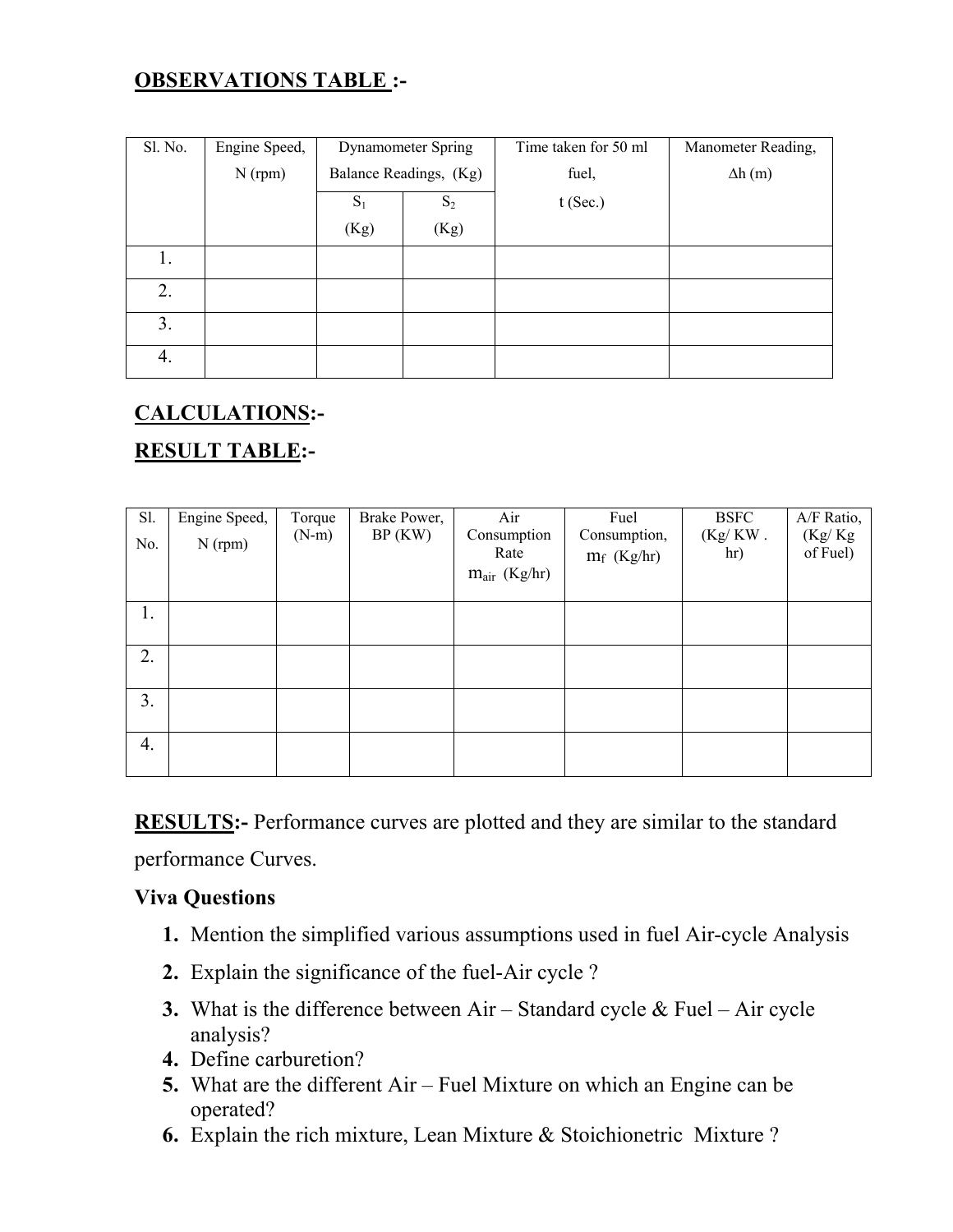**AIM:-** To study and draw the valve timings diagram Four-Stroke, Single-Cylinder Diesel Engine.

**APPARATUS USED :-** Four-Stroke, Single-Cylinder Diesel Engine Test Rig, Sprit Level,Marking Pencil, and Device for measuring crank angle.

#### **THEORY :-**

In four- stroke S. I. Engine the opening and closing of the valves, and the ignition of the air fuel mixture do not take place exactly at the dead centre positions. The valve open slightly earlier and close after their respective dead centre positions. The ignition also occurs prior, to the mixture is fully compressed, and the piston reaches the top dead centre position.Similarly in a C. I. Engine both the valves do not open and close exactly at dead centre positions, rather operate at some degree on either side in terms of the crank angles from the dead centre positions. The injection of the fuel is also timed to occur earlier.

## **PROCEDURE:-**

- 1) Fix a plate on the body of the Engine touching the flywheel.
- 2) Mark the positions of the both the dead centers on the flywheel with the reference to the fixed plate. TDC and BDC in case of vertical Engines, IDC and ODC in case of horizontal Engines.
- 3) Mark on the flywheel when the inlet and exhaust valves open and close as the flywheel is rotated slowly.
- 4) Measure the valves (Tappet) Clearance.
- 5) Mark the spark ignition timing in case of petrol Engine and fuel injection timing in case of Diesel Engine.
- 6) Measure the angles of the various events and plot the valve timing diagram.